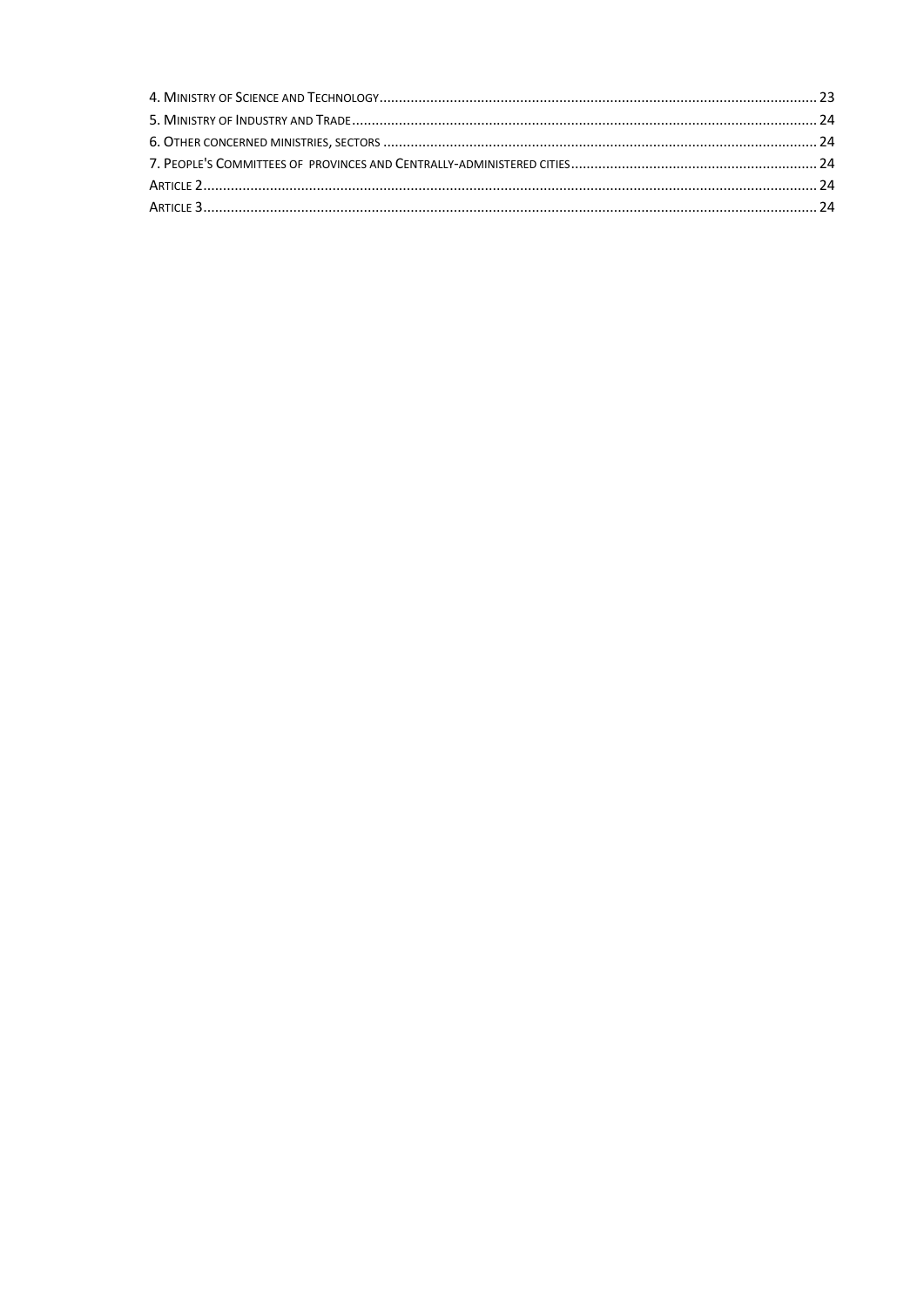**PRIME MINISTER SOCIALIST REPUBLIC OF VIET NAM Independence - Freedom - Happiness**

Number: 523 **/**QĐ-TTg *Hanoi, April 1st*

Hanoi, April 1st, 2021

## **DECISION**

# **Approving the Viet Nam Forestry Development Strategy**

**in the 2021-2030 period, with a vision to 2050**

#### **PRIME MINISTER**

*Pursuant to the Law on Government Organization dated December 19th, 2015; the Law amending a number of articles of the Law on Government Organization and the Law on Local Government Organization dated November 22nd , 2019; Pursuant to the Law on Forestry No. 16/2017 / QH14, dated November 15th, 2017;*

*Considering the proposal of the Minister of Agriculture and Rural Development.*

#### **DECIDES:**

#### <span id="page-2-0"></span>**Article 1.**

To approve Viet Nam Forestry Development Strategy for the period 2021-2030, with a vision to 2050 (hereinafter referred to as Strategy), with the following main contents:

#### <span id="page-2-1"></span>**I. VIEWPOINT OF DEVELOPMENT**

1. Forests are natural resource and means of production of particular importance, which can regenerate themselves, the country's great asset and resource, they are also an important factor of the ecological environment, which contributes to mitigation of natural resource and adaptation to climate change and biodiversity conservation. 2. Sustainable forestry development is based on effective management, use of forest resources; harmonization of objectives on socio-economic development, environment protection; thereby bringing forestry truly into an economic-technical sector towards modernity, effectiveness, efficiency and high competitiveness, which develops along a value chain from forest protection, forest development, forest use to forest product processing and trade with a view to enhancing the forest value, sustainable use of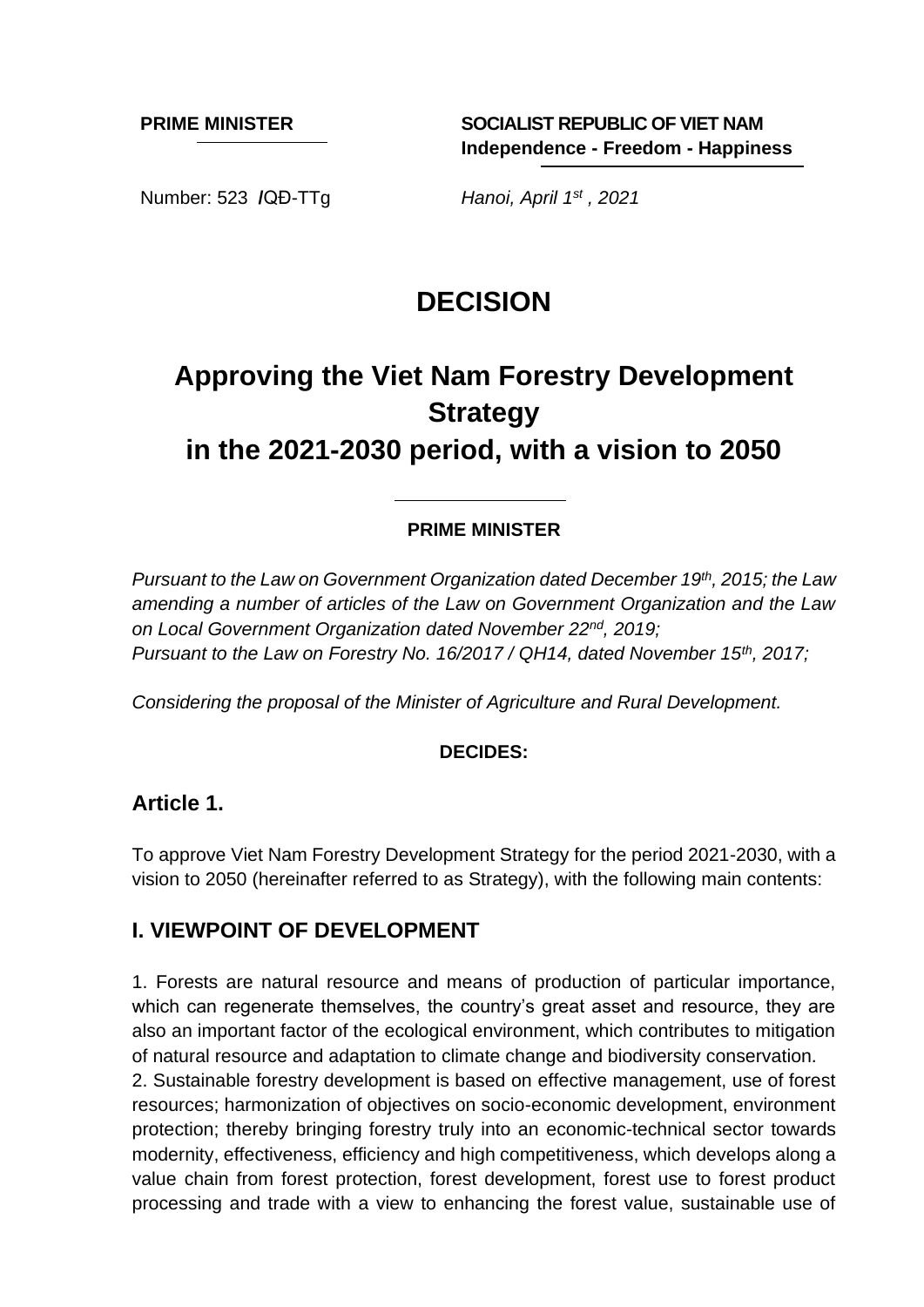natural resources, bringing into full play advantages of climate, land and comparative advantages of different areas and regions while ensuring national and local interests and people's interests. The growth model is to be renewed from being based on expanding the forest area and harvested timber volume to focusing on productivity, quality and added value of forest products. Agro-forestry model, non-timber forest products, urban forestry, landscape and sustainable tourism associated with forests are to be developed.

3. The State shall promulgate policies on its investment and co-investment which are supposed to be within the capacity of the State budget in each period for forestry development in accordance with legal regulations on forestry; put in practice appropriate mechanisms, policies to support, facilitate and encourage organizations and individuals of all economic sectors to invest in forestry development, in which priority is given to research, selection and breeding of high quality forestry varieties; intensive plantation of large timber trees, development of non-timber forest products, planting, harvesting, processing of timber and non-timber forest products using modern and environment-friendly technologies.

### <span id="page-3-0"></span>**II. OBJECTIVES**

### <span id="page-3-1"></span>**1. General objectives**

To build the forestry truly into an economic - technical sector; establish, manage, protect, develop and sustainably use of forest and land areas having been planned for forestry; ensure the extensive and equal participation of all economic sectors in forestry activities, maximimally mobilize all society's resources for forestry, apply advanced and modern science and technology in forestry development. To maximize the potentials, roles and values of forests so that the contribution of forestry can be increasingly significant to the socio-economic development, environmental and ecological protection, insurance of water security, mitigation of natural disasters, proactive and effective response to climate change, conservation of natural resources and biodiversity, provision of diverse forest ecosystem services, creation of jobs and incomes for people, maintaining national defense and security and successfully implementing national goals for sustainable development. To make the State administration system for forestry streamlined, efficient and effective.

### <span id="page-3-2"></span>**2. Specific objectives**

#### <span id="page-3-3"></span>**a) Economic objectives**

- The growth rate of forestry production value: 5.0% to 5.5% / year;
- The value of exported timber products and non-timber forest products: US\$ 18- 20 billion by 2025; and US\$ 23-25 billion by 2030; the value of domestically consumed forest products will have reached US\$ 5 billion in 2025 and over US\$ 6 billion in 2030.
- Planting production forest: about 340,000 ha/year in 2030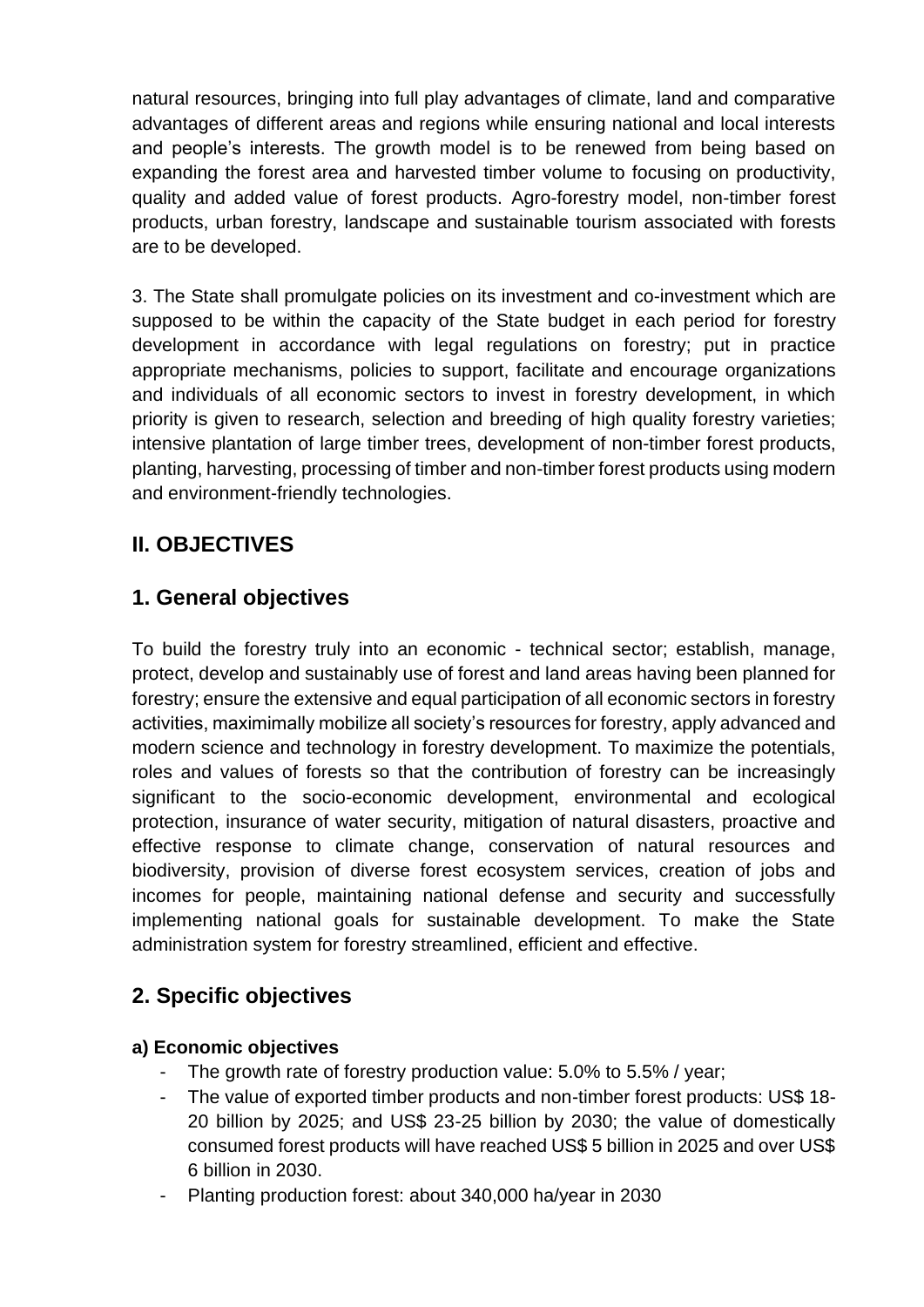- Planting production forest, special-use forest using indigenous, precious and rare tree species: on average 4.000-6.000 ha/year.
- Restoration of production forest, special use forest: on average 15.000 ha/year.
- Productivity of timber harvested from planted forests is targeted as 35 million m<sup>3</sup> / year by 2025; 50 million m<sup>3</sup> / year by 2030;
- To develop ecosystem services, diversify and expand lawful revenue sources; have the annual total revenue from forest environmental services increase by 5%;
- To improve the quality of natural forests, productivity and effectiveness of planted forests and agro-forestry systems; in the period from 2021-2025, have more than 0.5 million ha be certified in sustainable forest management, in 2026- 2030 more than 1 million ha.
- By 2025, The value of income per unit area from planted production forests will have increased by 1.5 times that of 2020 and by 2030 2 times.

### <span id="page-4-0"></span>**b) Social objectives:**

The rate of vocationally trained workers working in the forestry sector will have reached 45% in 2025 and 50% in 2030; with gender equality is ensured; By 2025, 50% and by 2030 80% of mountainous households, ethnic minorities living in forested areas will participate in commodity forestry production; By 2025, the average income of ethnic minorities engaged in forestry will increase more than 2 times compared to that of 2020; which contributes to a reduction in the rate of poor households by over 3% in the areas inhabited by ethnic minorities, by 2030, the average income of ethnic minorities will have been equal to ½ of the Per

Capital Income.

### <span id="page-4-1"></span>**c) Environmental objectives**

The rate of forest coverage will have been stable from 42%-43%; which will have effectively contributed to the realization of the Vietnam's commitment in nationally determined contribution of Viet Nam (NDC); development of a Green Viet Nam; By 2030, 100% of forest areas managed by forest owners being organization will have applied sustainable forest management; in the period from 2021-2025, the quality of 10% of natural forest area will be improved, in the period from 2026-2030 this rate will be 20%; to improve the efficiency of biodiversity conservation and the protecting capacity of forests; to minimize cases of violation against forestry legislation and ensure environmental security.

### <span id="page-4-2"></span>**3. Vision to 2050**

By the year 2050, Viet Nam's forestry sector will have been built into a modern, effective, efficient, highly competitive economic-technical sector; that is able to bring into full play efectively potentials and advantages of tropical forest resources; apply modern and environmentally friendly technologies; create diverse products and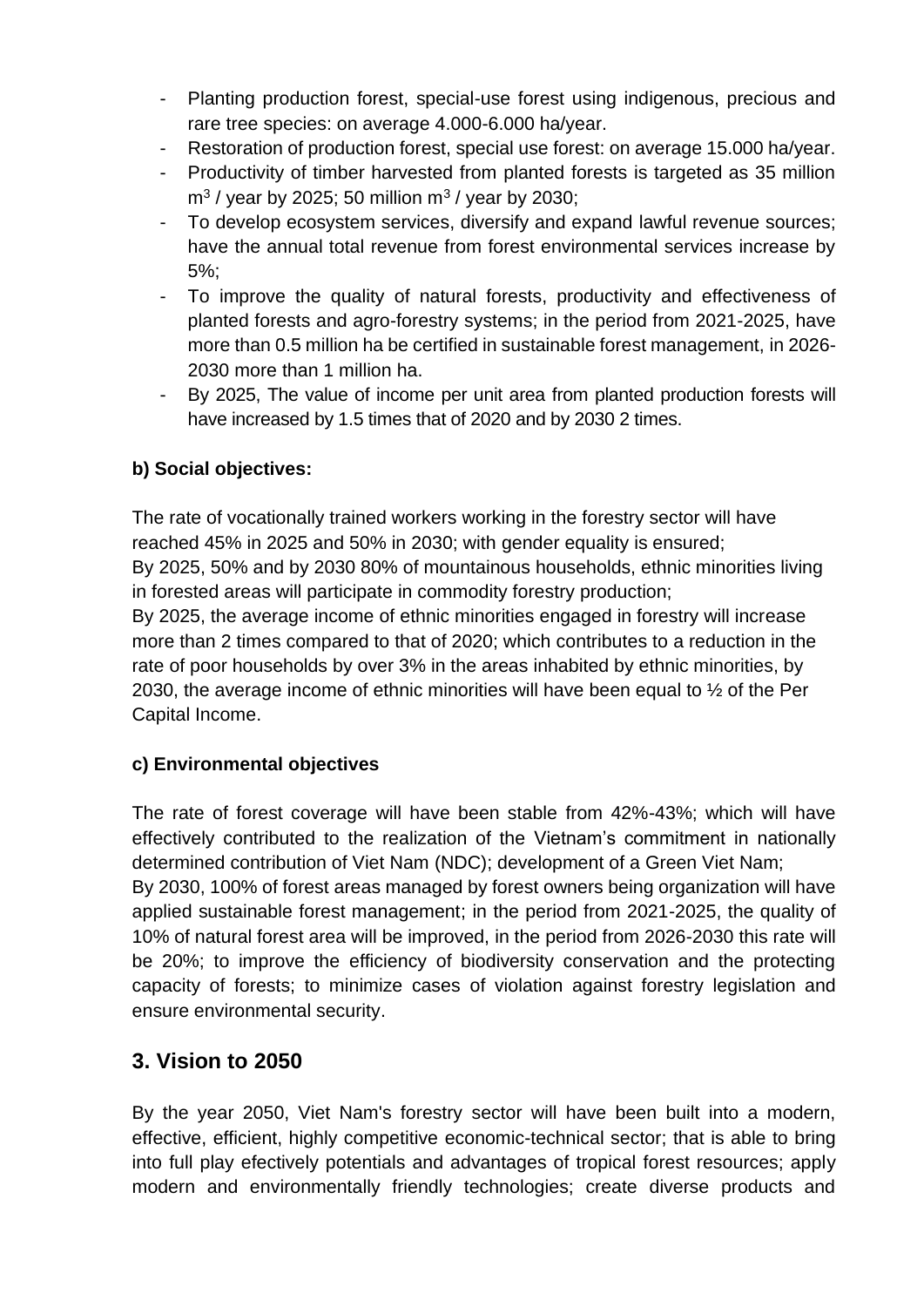services ; feature high added value, participate in depth and in width in global value chains; which increasingly contributes to the country's sustainable development;

*Economically,* to sustainably develop the forestry sector, integrate international, bring into full play potentials and advantages of tropical forest resources, strive to become one of the world's leading forest products production, processing and trade center that applies modern technologies; contribute increasingly to the country's socio-economic development.

*Socially,* to have the forestry sector contribute significantly to development of Viet Nam as a green, safe and prosperous country; and also to the development of new model of countryside which is rich, beautiful and civilized as a result of improved livelihoods, developed green economy in association with forest resources, preserving traditional cultural identity and living space of ethnic minorities; while well maintaining national defense and security.

*Environmentally,* to apply sustainable forest management, pursuit long-term conservation of natural resources and biodiversity; maintain environmental security, water source security, prevent land degradation, minimize adverse impacts of natural disasters, actively response to climate change, provide forest environment services; particpate in a responsible, enthusiastic manner and fullfil committments in international agreements that Viet Nam has signed.

### <span id="page-5-0"></span>**III. DIRECTION FOR THE FUTURE DEVELOPMENT**

### <span id="page-5-1"></span>**1. Future direction for development in specific fields**

#### <span id="page-5-2"></span>**a) Forestry planning**

To determine the national stable forest stand; formulate the national forestry plan for the period 2021-2030, with a vision to 2050 in which the following principles are to be ensured: be in line with the national comprehensive plan, national land use plan, national forestry development, national biodiversity plan; apply sustainable forest management, exploiting, use of forest are on parallel with nature conservation, increase the economic and also historical, cultural values of forest; protect environment, response to climate change and improve livelihood for people; include natural forests in the special-use forest, protection forest, production forest plans; engage the participation of different agencies, organizations, individuals, residential communities; ensure publicity, transparency and gender equality.

As to special-use forests and protection forests: to review and adjust the system of special-use forests and protection forests to establish the national stable forest stand towards an enhanced connection between existing ecosystems of conservation value, high level environment protection at landscape level by establishing connecting biodiversity corridors in a way that can enhance biodiversity values, meanwhile satisfying national and international standards; meet requirements to watershed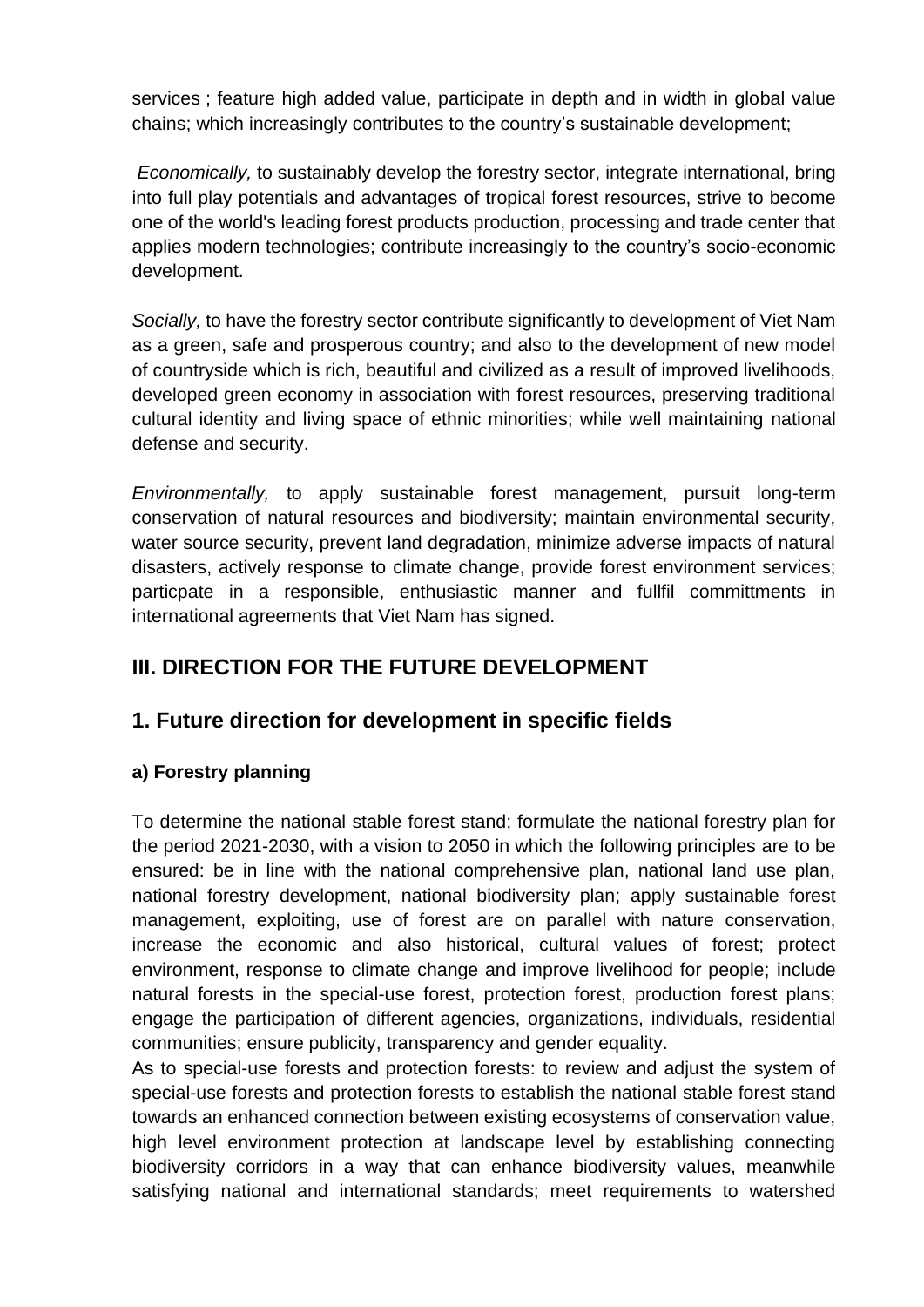protection, erosion prevention, sea wave breaking, wind and sand shielding, sea reclaiming protection forests and protection forests protecting the environment of urban areas, industrial parks, borders and islands in the context of climate change; consider converting some areas of natural production forest to protection forests or special-use forests, adjust forest classification based on functions and use in order to optimize the integrated effectiveness in terms of socio-economic and environmental aspects and be in line with international practices.

As to production forests: to review and adjust the area of production forests towards bringing into full play regional comparative advantages in terms of land, climate and forest resources; develop concentrated raw material areas that will provide materials for the forest product processing industry and developing a system of large timber planted forests of high productivity and quality with the participation of all economic sectors; improve the integrated economic efficiency per unit area through an optimal production system and value chains; attach importance to developing multi-purpose forestry (timber, non-timber forest products, services); agro-forestry model.

To strictly conform to the Viet Nam Communist Party's guidelines and the State's legislation on management, use of land originally being state agriculture and/or forestry plantations', bring into full play the potentials in economic development in association with forest protection.

#### <span id="page-6-0"></span>**b) Forest management, protection and conservation of forest biodiversity and ecosystem services**

To strictly manage, protect the existing natural forest area; restore and enhance the quality of natural forests with a view to conserving biodiversity, using and providing forest ecosystem services, of which: as for special-use forests, to ensure the harmony between biodiversity, protection of endangered, rare and precious plants and animals through ecotourism, leisure tourism development; as for protection forests and natural production forests, to pay attention to forest protection, development of forest environmental services, and non-timber forest product, agro-forestry models; implementation of green house gas (GHG) emission reducing activities through controlling deforestation and forest degradation; conservation, increase of the forest carbon reserve and application of sustainable forest resource management (REDD+). To minimize conversion of natural forests to non-forestry purposes; to complete the land, forest allocation, leasing in association with licensing of land use certicficate as to forestry land, to ensure all forest and land areas planned for forestry development are allocated to real forest owners; to ensure sufficient conditions for organizing forest protection management and sustainable development of forest resources.

To strengthen the connection between conservation and development with the active participation of stakeholders in forest management such as building models to engage local communities and sharing fair interests in the management of special-use forests and protection forests through an adaptive cooperative approach in management with a view to improving the level of participation of local communities, reduce conflicts and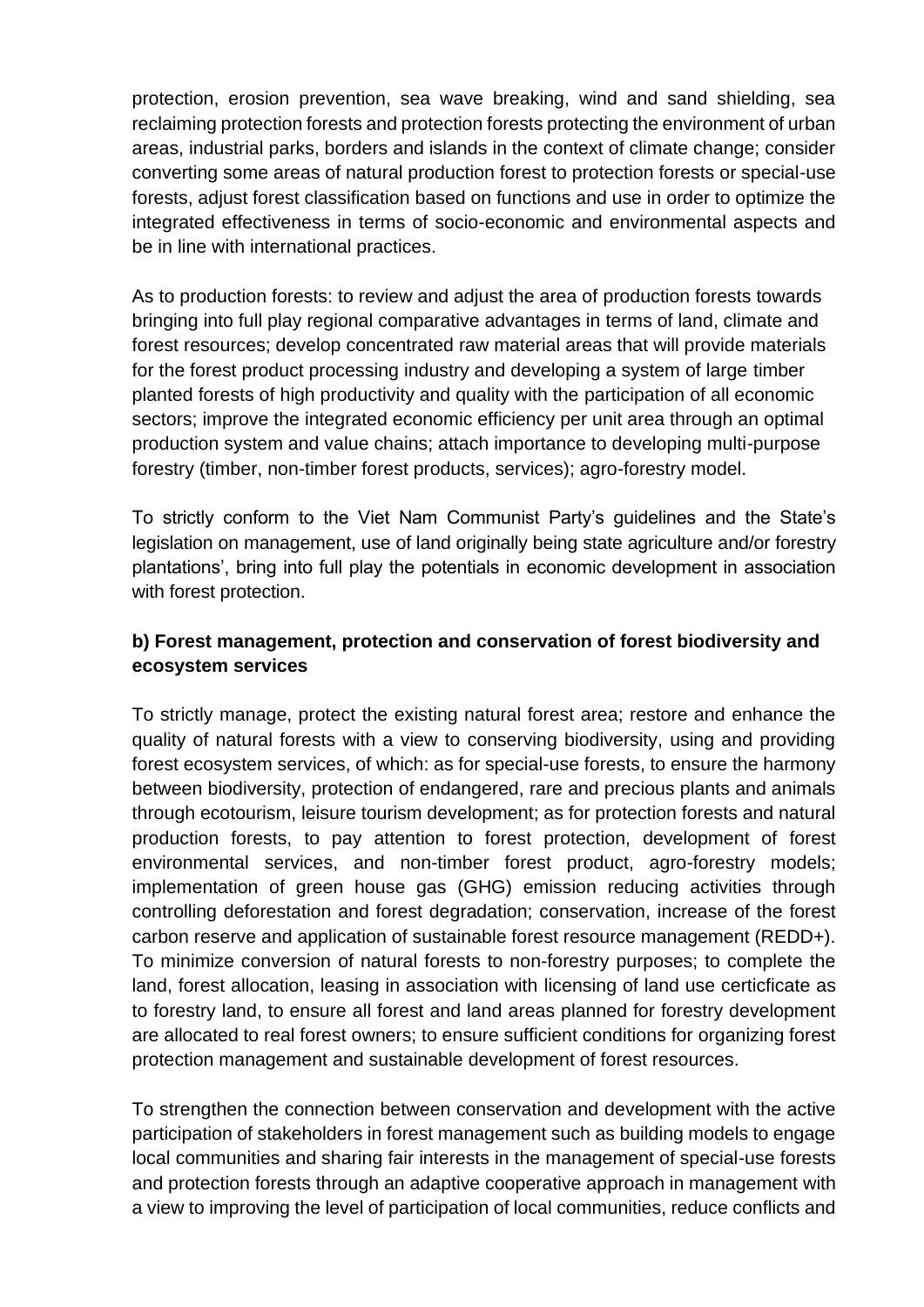improve management effectiveness; promote the sustainable forest management certification; continue to improve mechanisms, policies and technical guidelines on sustainable forest management and forest certification; provide specific guidelines for different practicing groups of different specificities such as: individuals, households, household groups, communities, etc.; strengthen capacity for stakeholders on sustainable forest management and forest certification.

To strengthen capacity on forest governance of forest owners through establishing a forest resource monitoring and evaluation system, promote the application of remote sensing and georaphical information system (GIS), information technology in information management in the forestry system; inventory, asessment of the country's forest resource; development of community-based forestry, attach forestry with traditional, cultural identity, application of people-oriented approach. To improve capacity for forest owners so that they are capable enough to effectively monitor, manage forest, to have 100% of forest owners being organization cappable enough to monitor, manage forest resources and prevent, fight forest fires.

#### <span id="page-7-0"></span>**c) Forest development**

To develop planted forest areas into concentrated material supplying regions; give priority to planting large timber forests; to promote the mobilization of all non-state actors' investments in forest development through incentive policies, mechanisms on land, credit, ensuarance, tax, market.

To push up forwards research, selection, breeding of forest tree species varieties, in planting production forests, to prioritize the development of seedlings from tissue trees, cuttings; to reach the target of at least 90% of planted forest areas has used recognized forestry varieties; the productivity of intensive farmed forest with new variety is 20 m3/ha/year by 2025 and 22 m<sup>3</sup>/ha/year by 2030.

To restore natural forests, in which measures including naturally assisted regeneration, naturally assisted regeneration with additional plantation in close areas, nurturing forest and improving forest quality; development of agro-forestry model meanwhile non-timber forest products towards commodity production will be applied.

To enhance productivity, quality and efficiency of planted production forests towards optimizing the production system and forest product value chain through promoting the application of science and technology, including: determining the composition of plants species suitable to soil conditions, climate, of high economic value and can satisfy business purposes; harvesting and processing technologies; application of technical advances; use of high quality varieties, intensive cultivation of large timber forests, application of mechanization and high technology in all production stages (vegetation treatment, site preparation, tending, prevention of pests and forest fire, harvesting, transportation, processing of forest products etc.). To give prioritity to fields including: conservation and development of genetic resource, selection and breeding of varieties, large timber planted forest business; biological and technical products for intensive cultivation of planted forests. To have the rate of mechanization in different stages of concentrated plantations reach 30%.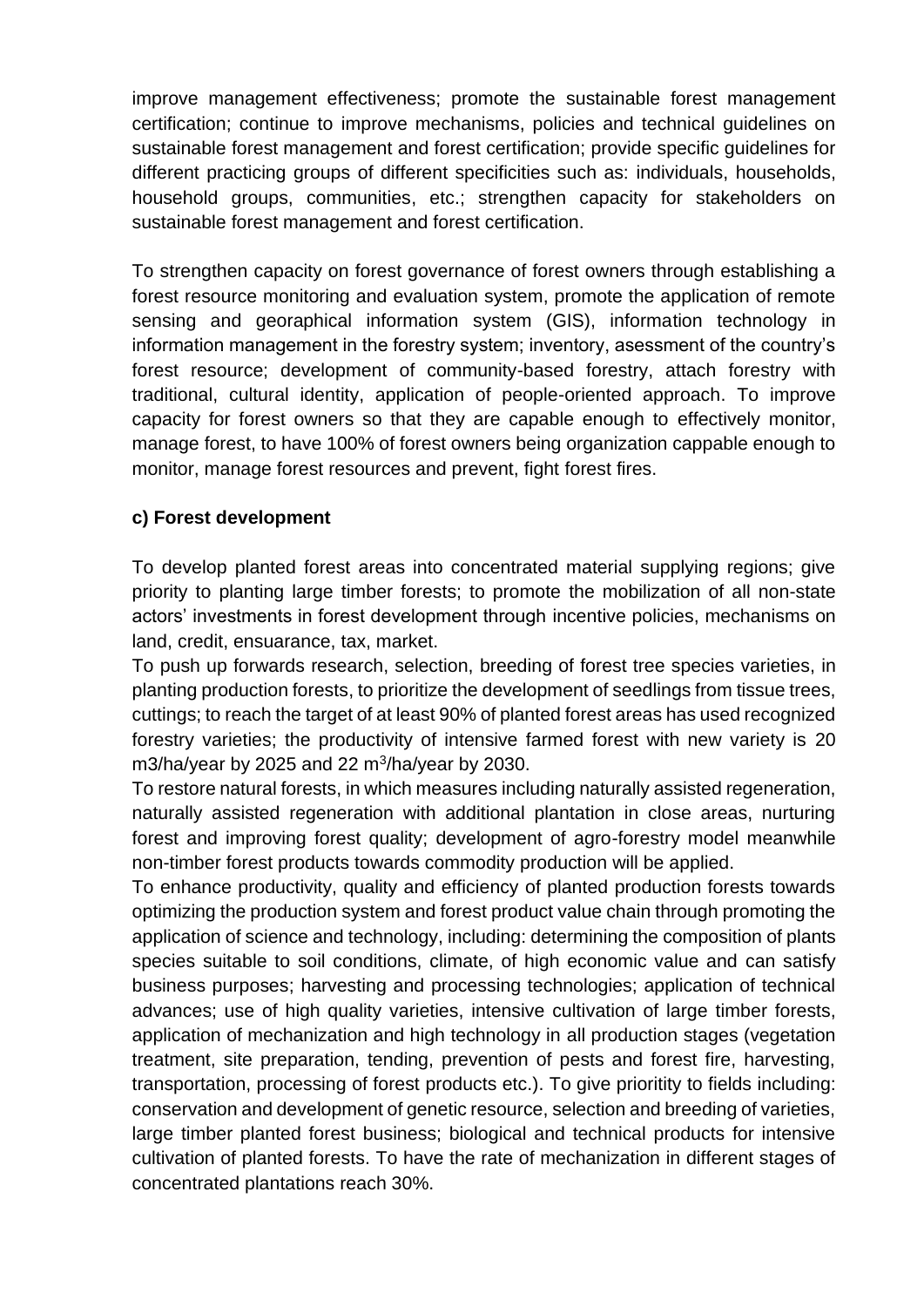To develop a system of special-useforests, preserving and promoting the value of forest tree gene resources, forest resources and biodiversity, meeting the requirements of maintaining ecological balance and sustainable forestry development. To assess and document biodiversity resources for management, conservation and supply of materials for breeding, development of planted forests, create new products and new brands; enhancing competitiveness in the trend of international integration.

To maintain and improve the quality of protection forests to minimize adverse impacts of natural disasters, improve the environment, reduce emissions; increase carbon absorption, provide forest environmental services, actively respond to climate change. The State shall invest in the development of protection forests and special-use forests and promote construction and completion of forestry infrastructure for forest protection and development; protection and conservation of biodiversity and environment, and at the same time create a basis for attracting and supporting all economic sectors to participate in forest development; prioritize the development of watershed protection forests, coastal protection forests in order to prevent, mitigate the adverse impacts of natural disasters, response to climate change.

To develop and organize the implementation of the Project on planting a billion trees with the aim of both supplying timber and raw materials for production and consumption, protecting the environment, improving the landscape (in urban areas, rural areas, offices, schools, hospitals, historical relics etc.) and response to climate change, contributing to the implementation of the country's sustainable development goals.

#### <span id="page-8-0"></span>**d) Forest use**

To continue to implement the policy of closing natural forests until 2030, not to harvest timber from natural forests, to promulgate mechanisims, policies to limit harvesting of young timber from young planted forests, which are in a period of strong growth, to encourage the planting of large timber forests to supply raw materials for the processing industry; basically meeting the demand for raw materials of the timber and forest products processing industry.

To maximize forestry services and forest environment services to generate revenues which will be reinvested in forestry development; promote the development of eco-tourism; encourage organizations, households and individuals to invest, manage, exploit and sustainably use forests, develop downstream processing of timber products and nontimber forest products using advanced and environmental-friendly technologies.

To studying the plan for reasonable exploitation of planted protection forests after 2025 with a view to both ensuring the protection function of forests and supplying of large timber materials and non-timer forest products for production and consumption; to continue naturally forest regeneration in close areas, improve, enrich natural production forests in order to enhance their quality, creating supplies of timber, nontimber forest products in addition to timber and forest environment services after 2030.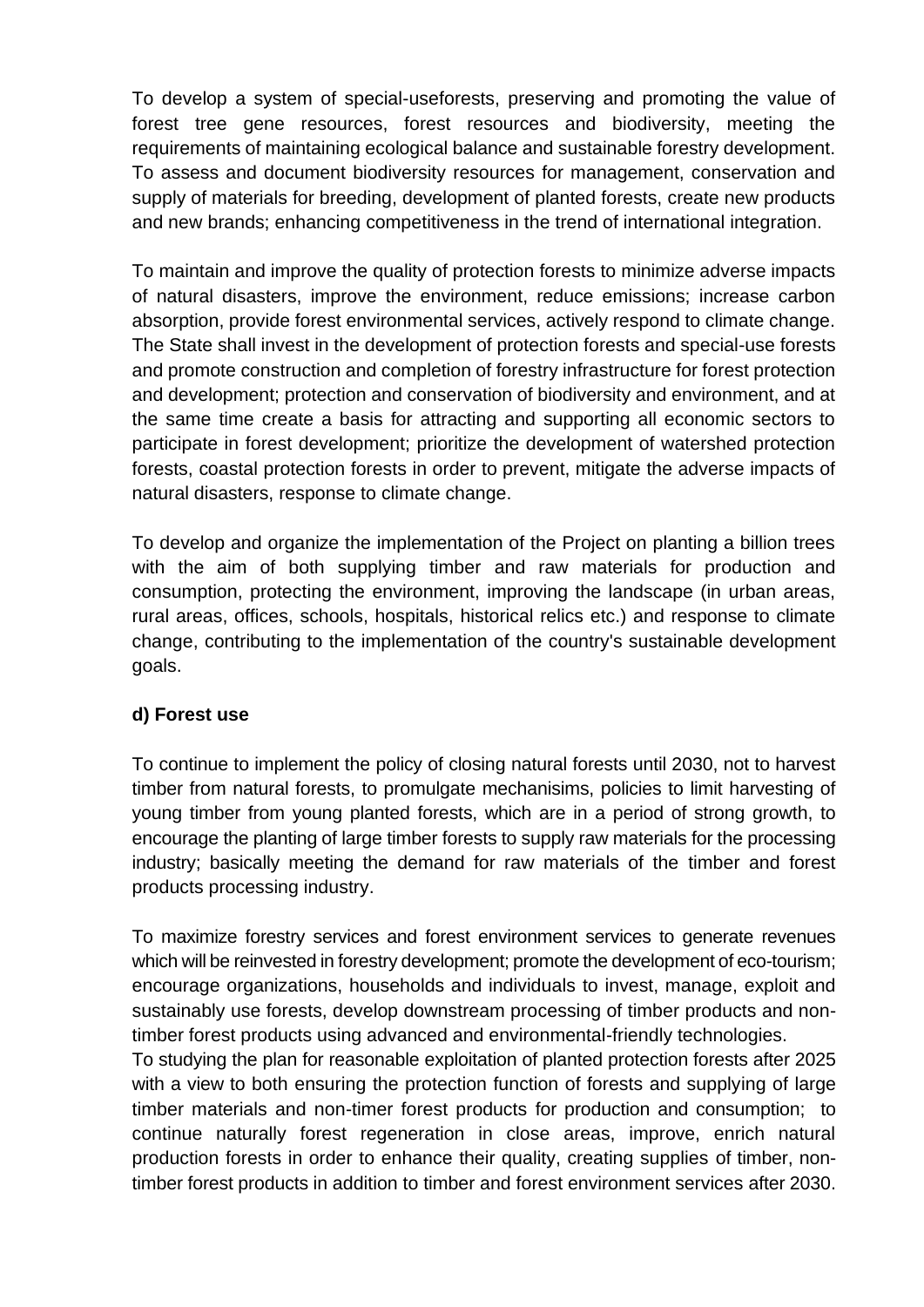To sustainably use of biodiversity resources, genetic sources, types of organisms and forest ecosystems; promote afforestation, use of non-timber forest products, focusing on product groups with strengths and economic value on the basis of promoting the advantages of regions such as rattan, medicinal herbs, resin, oil, food, organic products. To promulgate mechanisms and policies so that forest owners are able to manage, exploite ,develop and sustainably use non-timber forest products.

#### <span id="page-9-0"></span>**dd) Development of the forest product processing industry and trade**

To strive so that Viet Nam can become one of the world's leading centres of forest products production, processing and trade by promoting and establishing large enterprises, large and modern industrial parks of regional and world scale, to become capable in terms of technology and management to organize the production of high quality, branded, highly competitive products and deeply and extensively participate in the global value chain.

To develop high-tech forest products processing industrial parks, timber and forest products processing clusters in places capable of providing sufficient and stable raw materials, with convenient transportation and synchronized infrastructure to ensure competitiveness in the regional and international markets; in the existing processing plants, to replace old, outdated machinery and technologies that cause environmental pollution; in newly invested and established processing plants, resolutely not to use old and outdated technology. To developing supporting industries such as wood processing equipment, glue, surface coatings, etc.

To increase the proportion of downstream processed products. To focus on developing products with high competitive advantages and sustainablity such as: indoor furniture (kitchen, bedroom, bathroom ...), outdoor furniture, carpentry and downstream products from non-timber forest products (rattan, bamboo, medicinal plants, etc.). To promote processing of qualified plywood to supply furniture factories, meanwhile gradually reducing wood chip processing for export. To encourage the use of products from plywood and timber from planted forests; focus on developing production and downstream processing of valuable non-timber forest products based on strengths of each region.

To develop of forest products processing industry in association with the process of restructuring the forestry sector towards large-scale production of goods, enhancing added value, sustainable development and international economic integration; to develop synchronously all stages in the forest product value chain from production, exploitation, processing to consumption in accordance with the scale, production competency and characteristics and advantages of each industry and/or commodity; each region; associated with the development of concentrated raw material production areas.

To develop mechanization and forest products processing industry towards application of modern smart, efficient, safe, low emission and sustainable technology; to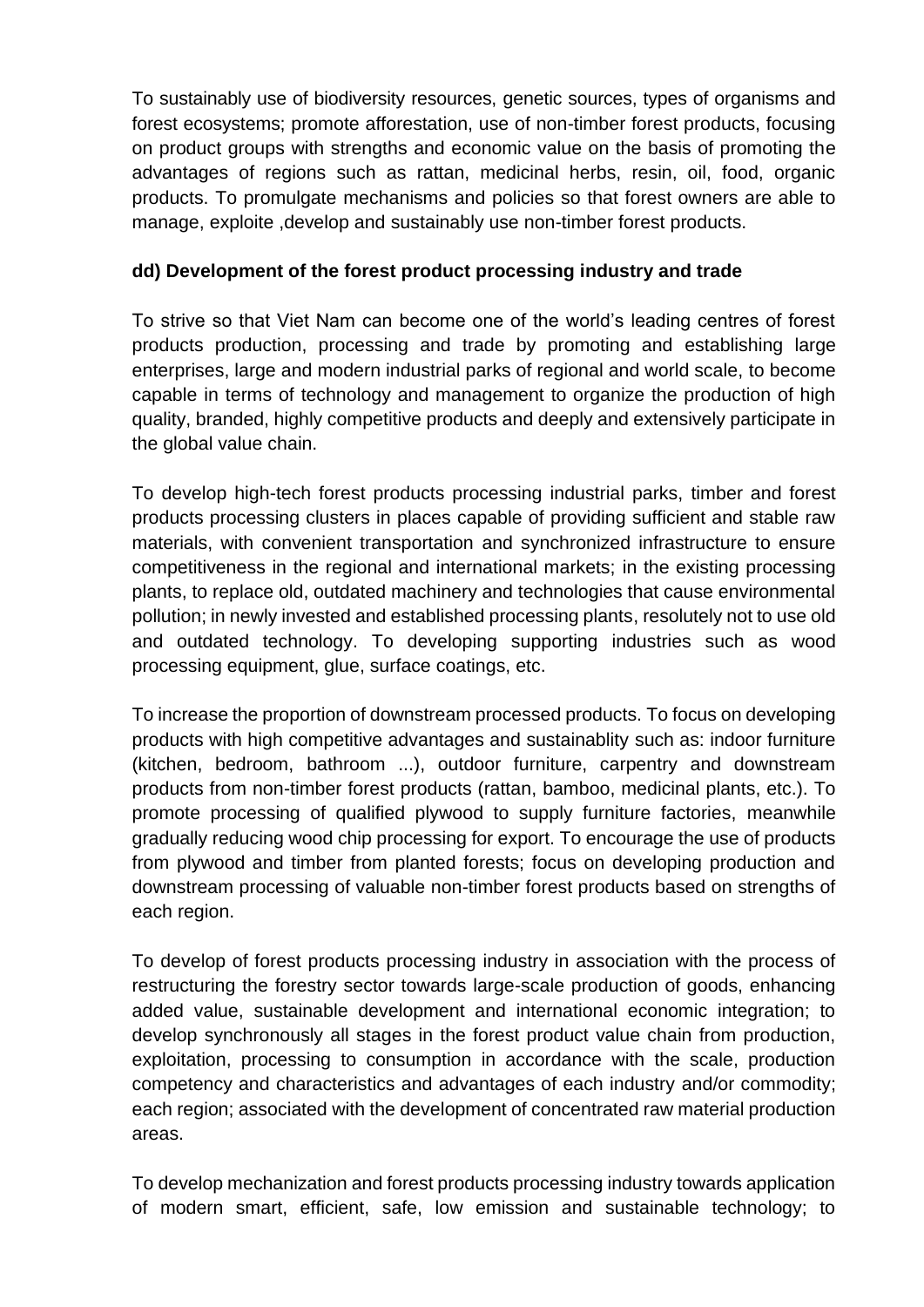encourages the engagement of all economic sectors and promotes international cooperation in investment in the development of forest product processing industry.

To organize effectively the import of wood materials, forest products, limit the import of furniture products that can be produced domestically, and increase the planting of large timber materials, restructuring of planting compositions providing large timber and nontimber forest products to proactively source input for the processing industry, minimizing the dependence on imported materials, meanwhile enhancing the added value of processed products.

To enhance quality, diversify the design of processed products to meet the needs of domestic and foreign markets; develop modern forms of commerce, drastically thoroughly applying technological solutions to develop e-commerce forms along with building up Vietnamese wood brand and using legal timber sources, have all exported items be granted with product chain management certificate (Certificate of Conformity-CoC). To expand the market to ensure stable and sustainable development.

### <span id="page-10-0"></span>**2. Direction for future development by region**

In addition to the direction for general development in the future by the abovementioned fields, in implementing the Strategy, it is necessary to develop forestry in the direction that can help it address difficulties; shortcomings; be able to protect, preserve and promote the potentials and strengths of forestry of each region, specifically as follows:

#### <span id="page-10-1"></span>**a) The northern mid-land mountainour region**

#### - Northwest region:

To preserve mountainous rainforest ecosystems and rare forest wildlife genetic sources in special-use forests; focus on building and strengthening the watershed protection forests along the hydroelectric stairs in the Da River basin.

To develop watershed protection forests, special-use forests, biodiversity conservation, forest environment services, eco-tourism and leisure tourism; production forests: to develop planting material supplying forests, agro-forestry models, non-timber forest products (such as: Cardamom, common hawthorn, Amomum longiligulare, Macca, Bamboo, Neohouzeaua, etc); community forestry.

- Northeast region:

To develop watershed, estuarine and coastal protection forests; special-use forests, conserve biodiversity; urban forestry; ecotourism and leisure tourism; production forests, plant material supplying forests; to develop forest product processing industry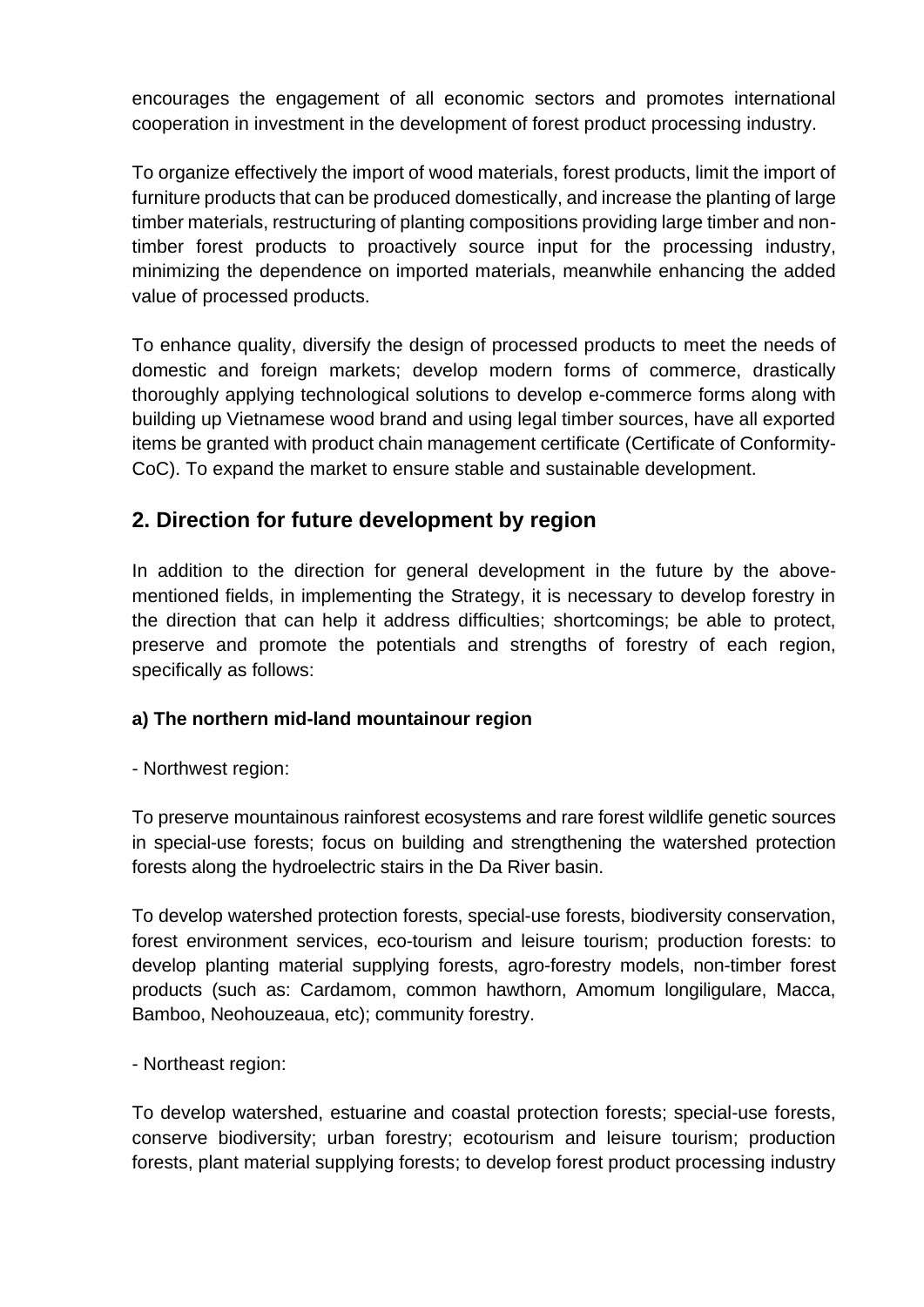and forest product trade; agroforestry models, non-timber forest products (Aniseed, Cinnamon, Bamboo, etc.)

To further consolidating the existing special-use forests such as: the national parks of Ba Be, Bai Tu Long, Du Gia – Dong Van Stone highland, Hoang Lien, Phia Oac-Phia Den mountain, Tam Dao, Xuan Son, etc.; nature reserves, species and habitat conservation areas, and historical and landscape forests; to focus on development and consolidation the system of coastal protection forests and watershed protection forests.

#### <span id="page-11-0"></span>**b) Red River Delta region**

To develop landscape, coastal protection forests; special-use forests ; urban forestry, eco-and leisure tourism. To develop timber and non-timber forest product processing industries, (such as : rattan, bamboo, medicinal plants,…)

To consolidate and protect existing special-use forests such as the national parks of Cuc Phuong, Ba Vi, Cat Ba and Xuan Thuy; nature reserves, historical, cultural and landscape relics; To concentrate on developing and consolidating urban environmental protection forests, industrial parks and coastal protection forests; to push up forwards the planting of scattered trees, improve the landscape and environment and partly meet the domestic wood demand.

#### <span id="page-11-1"></span>**c) North Central Region**

To develop watershed, estuarine, coastal protection forests, sand shielding, wave breaking protection forests, erosion controlling protection forests; special-use forests, biodiversity conservation, ecotourism and leisure tourism; large timber production forests, agroforestry models; timber and non-timber forest product processing industry, (such as : Cinnamon, Christmas camellia (Sasanqua Camellia), Mu Oil Tree (Vernicia montana), Indian Laurel (Litsea glutinosa), Pine tree, Bamboo, Rattan, ..)

To review and evaluate watershed protection forest system, special-use forest sysem, hydropower system and irrigation system in the region to propose appropriate solutions. To protect and strengthen national parks of Pu Mat, Vu Quang, Ben En, Bach Ma, Phong Nha - Ke Bang, etc., and other nature reserves to protect the region's rich biodiversity resources and also water resources; to concentrate on developing and consolidating watershed protection forests, coastal protection forests including sand shielding protection forests, waves breaking protection forests and coastal erosion prevention forests; to promote community-based forest management, especially in scattered watershed protection forests, and in areas in need of sand shielding protection forest and activities to improve infertile soil.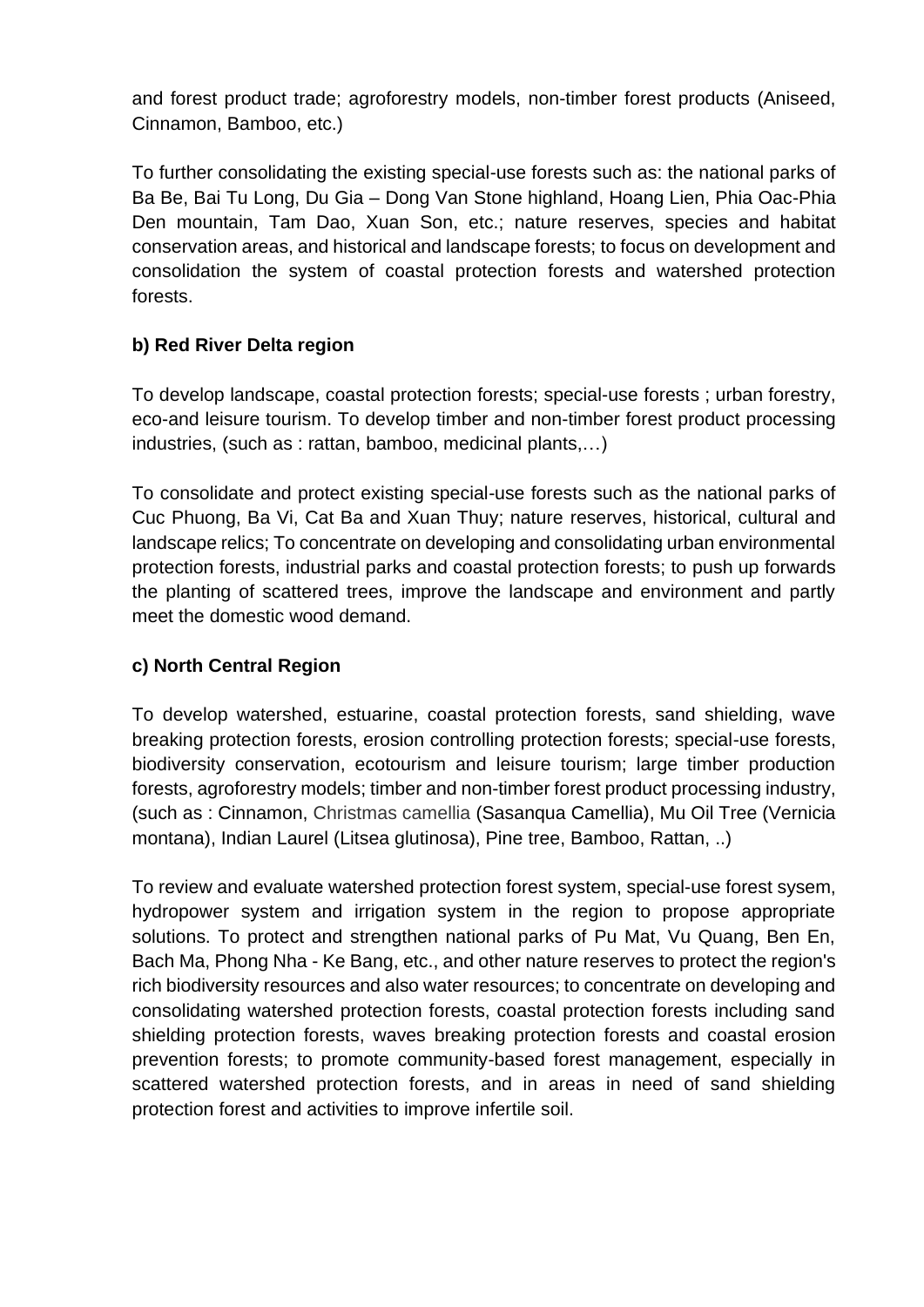#### <span id="page-12-0"></span>**d) The South central region**

To protect and develop watershed protection forests, wind shielding, sand shielding protection and coastal erosion, drought prevention forests, water resource improvement and land for cultivation; intensify planting of sand, wind shielding, wave breaking erosion controlling protection forest;

To protect and strengthen the existing special-use forests such as the national parks of Phuoc Binh, Nui Chua, Song Thanh, etc.; to continue with the establishment of special-use forests located in the South of the Annamite Mountains and historical and traditional cultural forests;

To develop ecotourism and leisure tourism; large timber production forests, agroforestry models, processing industries; non-timber forest products (such as: Cinnamon, Resin Tree (Dipterocarpus alatus), Wild Almond Tree, Lanzones, Velvet Tamarind, Vietnamese Ginseng, Dangshen, Rattan, Malva Nut Tree, etc.)

#### <span id="page-12-1"></span>**dd) Central highland area**

To strictly protect the existing natural forest area; to terminate illegal exploitation and deforestation, gradually restore and develop forests based on the conditions of natural resources, characteristics and conditions of the region.

To determind stable forest stand; including watershed protection forest; special-use forests, biodiversity conservation, eco-tourism and leisure tourism; production forests, agroforestry model; timber and non-timber forest product processing industry (such as: Bolly beech (Litsea glutinosa), Velvet tamarind (Dialium cochichinensis), macadamia, rattan (calamoideae), Vietnamese ginseng (Panax vietnamensis), etc.)

To strengthen and develop the existing special-use forests such as the national parks of Yok Don, Chu Yang Sin, Bi Doup - Nui Ba, Chu Mom Ray, Kon Ka Kinh, Ta Dung, etc., and nature reserves rich in biodiversity. To conserve indigenenous species in mixed dipterocarp (Dipterocarpaceae) forests, three-needled pine (Pinus kesiya) forests; to strengthen and protect the watershed protection forest system through comanagement and community forestry forms in order to maintain the coverage of natural forests.

#### <span id="page-12-2"></span>**e) Southeast region**

To develop watershed, urban, industrial zone area, coastal protection forests; specialuse forests: to implement biodiversity conservation, ecotourism and leisure tourism; large timber production forests, agroforestry model, non-timber forest products, forest product processing industry.

To strengthen the protection and conservation of biodiversity in special-use forests such as the national parks of Bu Gia Map, Con Dao, Cat Tien, Lo Go - Sa Mat, Can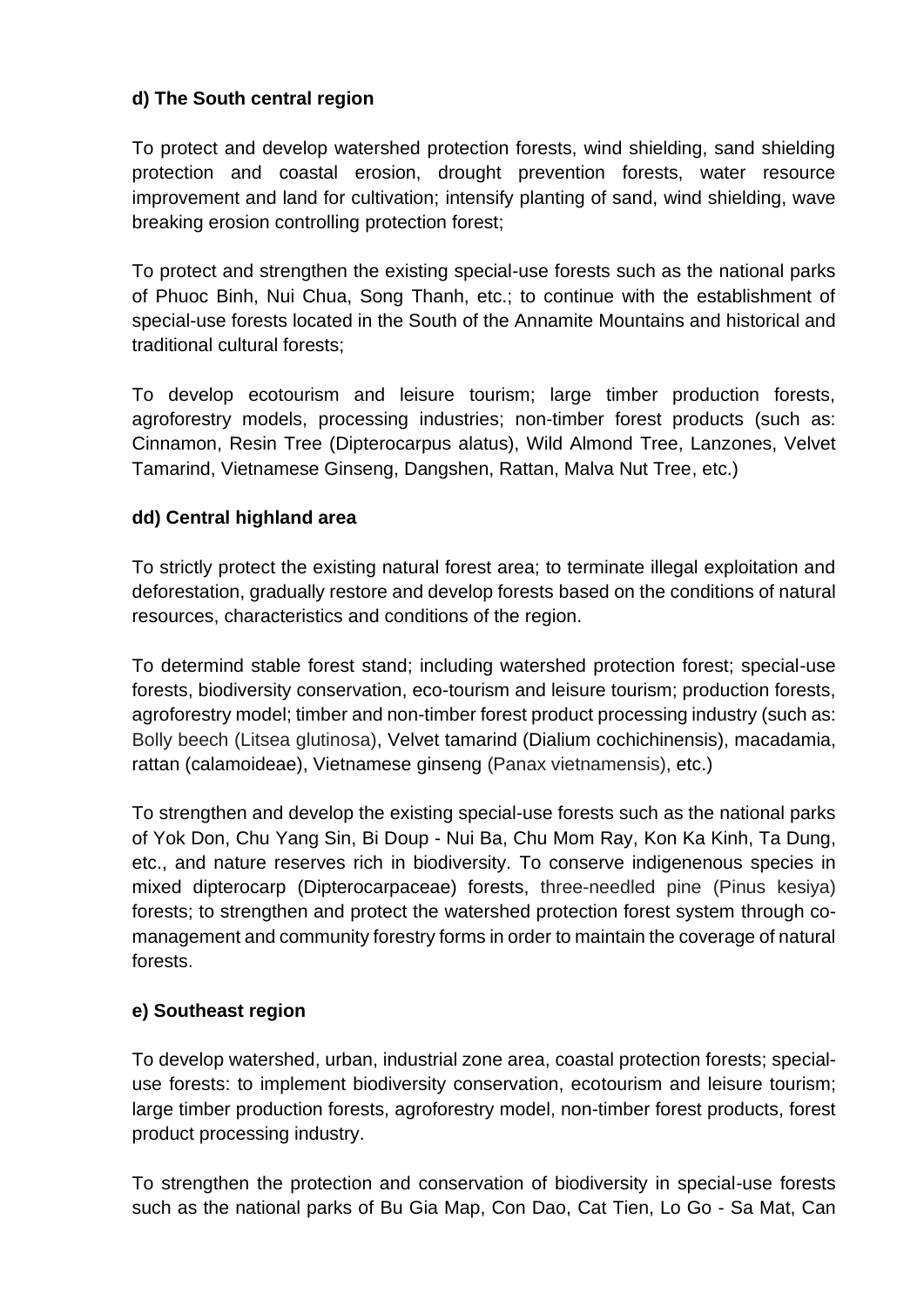Gio and other nature reserves. To strengthen the development and protection of the watershed protection forest system, to protect dams and hydropower reservoirs such as the lakes of Tri An, Dau Tieng, Thac Mo etc. To promote the establishment of environmental protection forests for industrial parks, large cities and coastal protection forests.

#### <span id="page-13-0"></span>**g) Mekong River Delta region**

To develop protection forests: coastal, urban protection forests; special-use forests: mangroves, melaleuca forests; to plant scattered tree; to develop forest products processing industry and production and business models combining agriculture and forestry, aquaculture.

To consolidate, protect and conserve biodiversity in special-use forests such as the national parks of Tram Chim, Mui Ca Mau, U Minh Ha, U Minh Thuong and Phu Quoc; nature reserves; to restore and develop ecosystems of mangrove forests and melaleuca forests in order to protect environment and develop economy; To strengthen the development and consolidation of wave breaking protection forests, coastal line erosion prevention protection forests and protection of other construction works, to actively and effectively respond to climate change.

### <span id="page-13-1"></span>**IV. SOLUTIONS**

### <span id="page-13-2"></span>**1. Mechanism, policies**

a) To review and improve the forestry policy system on the basis of the 2017 Law on Forestry while ensuring harmony of this system with the Law on Land, Law on Biodiversity, Law on Environmental Protection, relevant laws and international regulations to meet the requirements of sustainable forestry development; to study and formulate policies to promote the policy of mobilizing all sectors' engagement in forestry activities, attract investment in forestry, natural forest management, community forestry development, forest environment services; policies on forest valuation, provision of public services by management boards of special-use forests, protection forests; policies to encourage renewal and innovation and application of science and technology, downstream processing, product development, branding and marketing,...

b) To reform mechanisms and policies to mobilize diverse resources for forestry development in general and forestry development in association with sustainable poverty reduction in extremely difficulty-stricken areas, highly forested areas inhabited by ethnic minorities, such as: allocation of forests and forestry land to local communities, development of community-based forest management; sharing benefit from forests to local communities, to truly create livelihoods for people living in the vincinity of forests; implementation of the payment for forest environmental services (PFES) mechanism, granting the land and forest use right for people's in connection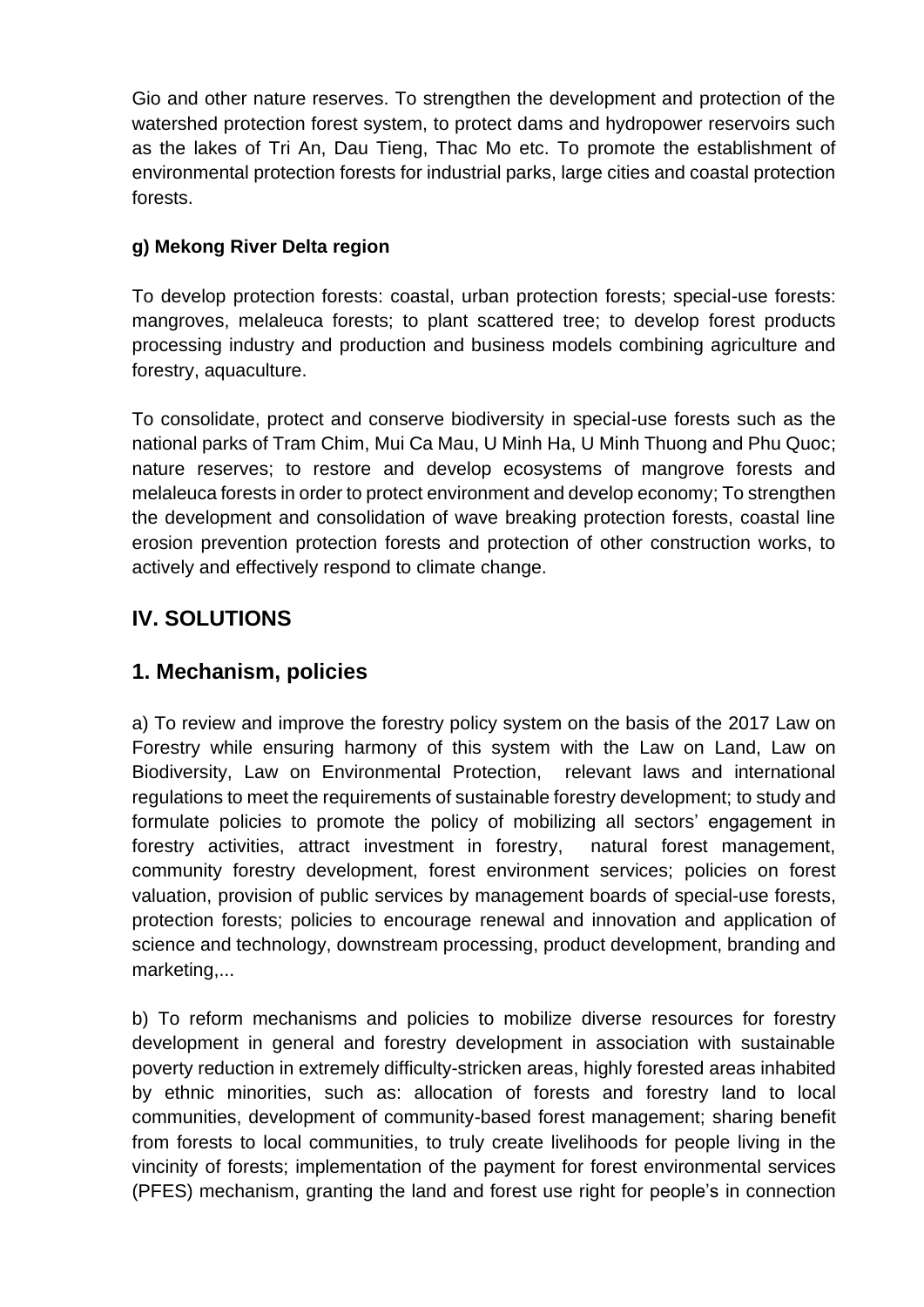with the market economy; to organize pieces of land to create concentrated material areas; to promulgate mechanisms, policies on favourable remuneration for people involving in forest protection, development, forest fire fighting; policies for workers and people living in the vincinity of forests located in the far and remote areas

c) To study and finalize mechanisms and policies on the State's investment and coinvestment, encourage forest protection and development, especially as to natural forests, protection forests, in the direction that forest protectors are directly benefited from forests; agroforestry models, non-timber forest products are developed, forest environmental services shall gradually replace the mechanism of contracting for forest protection services using fund from the State budget; ownership of forest products, agricultural products, products from agro-forestry models and non-timber forest products or values of non-forest products harvested in the forest areas allocated to households, individuals and village communities of which the State is the representing owner.

To complete policies on investment mechanisms, investment attraction, incentivizing enterprises to invest in forestry; economic policies and mechanisms to ensure the full return of values generated and provided to society by the forests shall create stable and sustainable financial resources that will be reinvested in the forestry industry, reducing the proportion of investment from the state budget.

To increase the investment from the State budget in management, protection and development of special-use forests, protection forests, forestry promotion, human resource training, building modern forest management systems, inventory and planning of forests, establishment of breed forests and breed gardens of high quality and appropriately invest in construction of forestry infrastructure; as to protection forests and special-use forests, the State shall allocate annual fund for the operation of management boards based on their self-financing status and also for commune and village forest protection teams; the State shall allocate fund for management and protection of natural production forests during the period of forest closure

To strictly manage natural forests, put in place mechanisms to harmoniously combine management and protection with the exploitation of economic values of natural forests, which can contribute to poverty reduction and socio-economic development of localities with forests.

The State shall promulgate mechanisms to provide preferrential funding support (preferrential loans) for households participating in forest protection and development, especially poor households, ethnic minorities in far and remote, border areas so that they can develop production in agro-forestry model, non-timber forest products, cattle husbandry, cultivate agricultural crops while they have not yet had income from forests; provide co-investment, offer incentive conditions to investment in construction of infrastructure for breed production, production of forestry biological products, supporting industry serving forest product processing, application of high, new, environmental-friendly technologies; high-tech forestry centers, forestry transaction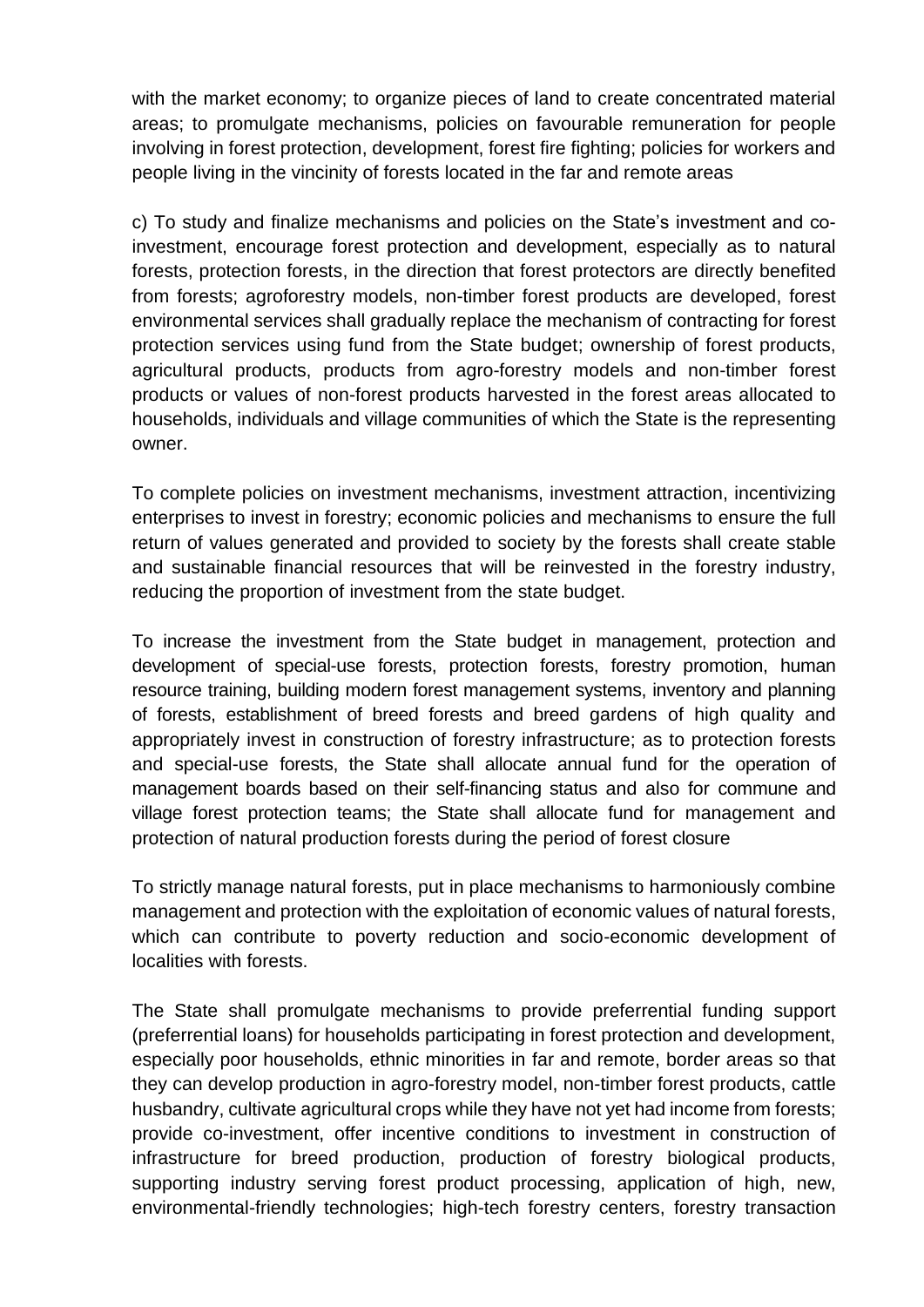centers and modern forestry services (e-commerce exchanges for introduction, promotion and auction of forest products); support for the development of forest product value chains;

To study and develop the mechanisms and policies on forestry, insurance for planted forests.

d) To pilot forestry production models as a basis for reviewing, evaluating and developing new forestry mechanisms and policies.

### <span id="page-15-0"></span>**2. Awareness raising communication**

To promote communication for raising awareness of all levels, sectors and businesses about the economic, social, environmental, security and national defense values of forests; the role and importance of forests to biodiversity conservation, values of forest environmental services, green growth and sustainable development of the country. To strengthen the communication on the mass media and social network towards diverse in form and rich in contents in order to make change in awareness of forest protection and development; To pay attention to factors related culture and ethnic minorities in communication; to raise awareness of authorities at all levels, especially of local authorities and sectors on the responsibility for forest management and protection; how to complying with legal regulations, standards and fulfil commitments to forest protection and forestry development.

To intensify legal dissemination about forest protection and development, raise people's awareness of forest protection; convince households living in and near forests to sign forest protection commitments; elaborate and implement forest protection conventions; change the perceptions and customs in business and forestry production practice to intensive cultivation from extensive cultivation; to develop agro-forestry models and models combining small and large timber production, non-timber forest products and forest environment services.

### <span id="page-15-1"></span>**3. Development, application of science, technologies and forestry promotion**

To develop science and technology as an important factor promoting sustainable forestry development, enhancing added value and competitiveness; to strive to have the contribution of science and technology to the growth value of the forestry industry reach 30%.

To focus on scientific research and technological development, meet the requirements in production and market, encourage renwewal and innovation to create new values and products, engage the participation of forest owners and enterprises: high-tech forestry, response to climate change, international integration; biodiversity conservation; forest environmental services; forest quality and forest product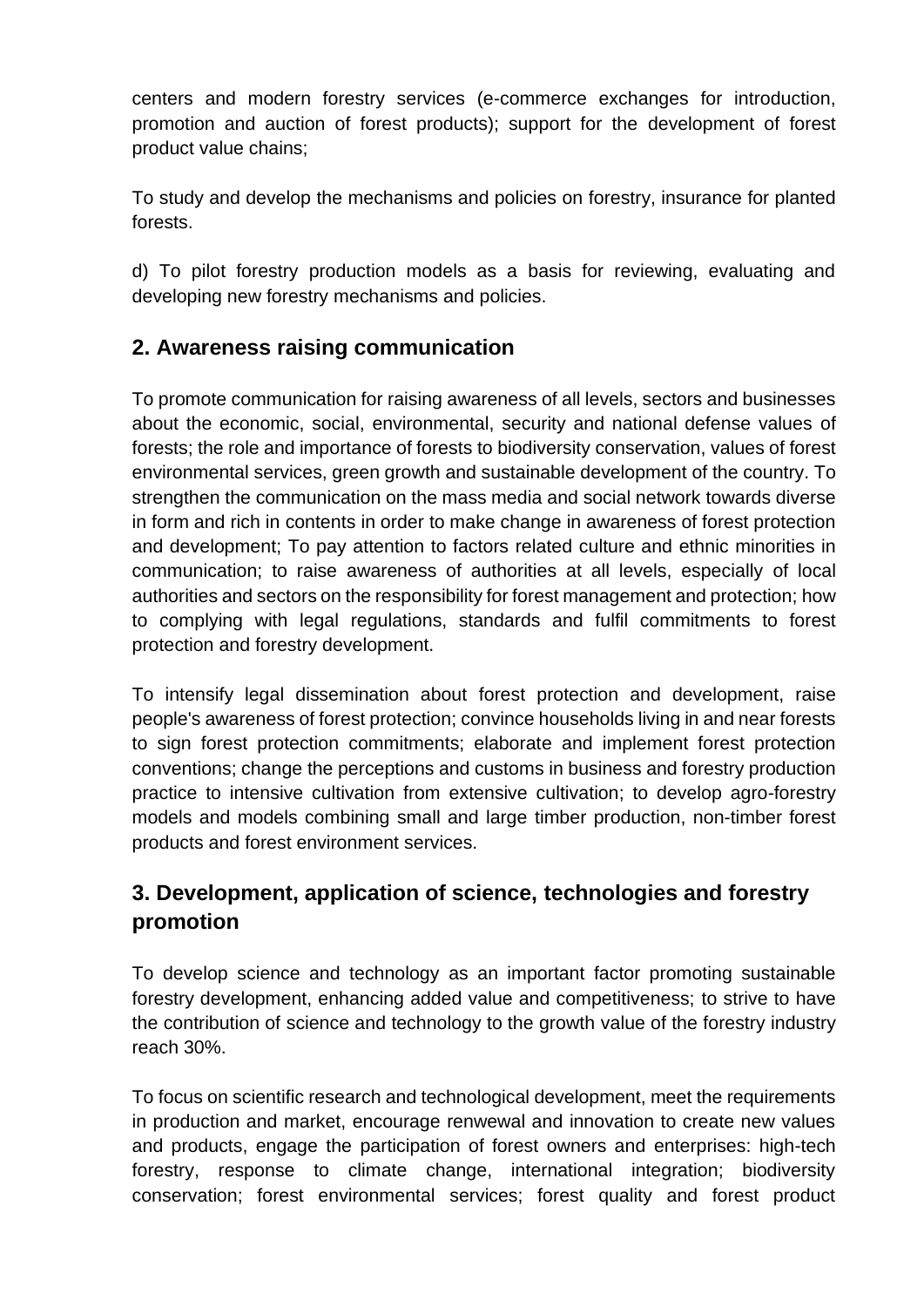processing technology; ensuring both theoretical and practical research/study; to develop programs, scientific and technological researches that prioritize topics including: selection and breeding of high-quality forest trees, intensive cultivation of production forests, forest product processing technologies, supporting products to replace imported ones, application of high technology, information technology (IT), biotechnology in forest management and protection, development of agro-forestry models, non-timber forest products, calculation and quantify total economic value (converted) of forests, the contribution of forest to the green economic development, green GDP of the country.

To strengthen research, application, transfer science and technology, information technology advancements in all stages of the value chain of the forestry sector, especially the selection and creation of new forestry plant varieties of high productivity, forest intensive cultivation, harvesting, transportation and processing of forest products.

To conduct study/research according to the ordering mechanism; to connect scientific research organizations with enterprises and forest growers; combine research with training and forestry promotion, production and product processing and consumption as well in order to forms a closed research chain in training.

To elaborate, finalize economic and technical norms in forestry (norms for public services funded from state budget in the field of forestry economic development such as: forest protection and development; conservation, rescue, ecological restoration and monitoring of forest development; forest inventory, forestry planning; updating of forest statistics; operation of museums,preservation of specimens in the forestry sector; norms in management of the forestry sector). To develop a system of national standards on forestry, sustainable forest management, forest product value chain, timber and non-timber forest product, satisfying the requirements of sustainable forestry development; forest products trade and international commitments.

To strengthen in investment in capacity development, build up a system to inventory, monitor the evolvement of national forest resources in the direction of modernity, streamlining, effectiveness, effeciency, unity, continuity, serving and meeting the requirements of forestry development in the new situation, relevant to specific conditions of Viet Nam, in accodance with international practice and commitments.

To promote the modernization of forest product processing industry, encourage the application of advanced environmental friendly technology, downstream processing, save materials; encourage the development of new materials as an alternative to wood and additionally to use plastic wood,metal wood etc..

To strengthen the capacity of forestry research and promotion systems; to innovate mechanisms, forms and methods of forestry promotion; promote international cooperation; transfer technology into production and development of forestry promotion systems; development of infrastructure and equipment for research and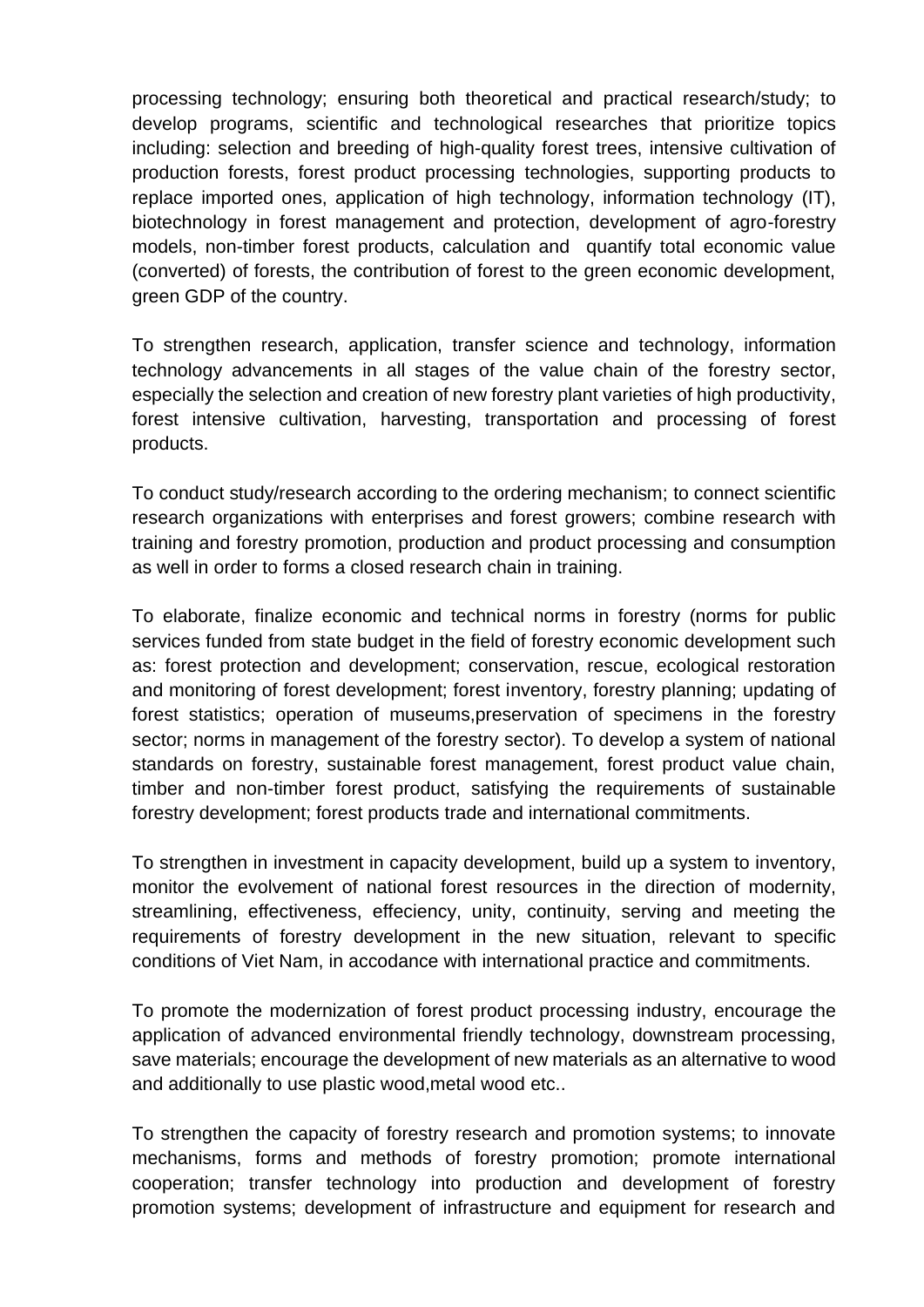forestry promotion; ensuring 20% of enterprises participating in research, transfer and application of high-tech forestry; mastering high technology in forestry activities.

### <span id="page-17-0"></span>**4. Human resource development**

To renew, improve the quality of capacity development of the sector, focusing on high quality human resource so as to serve the industrialization and modernization of the forestry sector; to prioritize training human resources of highly technical qualifications who are qualified enough to access modern technologies so as to create breakthroughs in research, selection, breeding and production of varieties, biotechnology, application of high technology in forestry to promptly solve problems and challenges of the sector.

To improve the quality of forestry management staff towards professionalism, effectivenes and effeciency. To renew operations and strengthen capacity for training and research institutions in forestry. To focuse on equiping researchers and teachers with in-depth knowledge of some important fields such as varieties, silviculture, timber and non-timber forest product processing technologies, forestry management, social forestry, nature conservation, environmental protection and climate change response.... create conditions for junior experts and staff so that they can participate in research and teaching activities; provide vocational training inforest products processing and tending, protecting and use of forests, development of non-timber forest products and agro-forestry model.

To encourage and create a favorable environment and conditions for enterprises and training organizations to cooperate and support each other in training and improving skills for employees of enterprises. To diversify vocational training forms in association with the transfer of new technologies, techniques and production processes to farmer households; provide training for craft villages and specialized production areas. To intensify training measures in-country and abroad for managers, researchers and staff on market development to strengthen and develop good business entrepreneurs.

### <span id="page-17-1"></span>**5. Building forestry infrastructure, forestry industry and logistics services in a synchronous and modern manner.**

To reorganize concentrated production areas towards development of key products suitable to the advantages of each region in association with the synchronous mechanization, which connect with forest products processing zones and commercial services; promote investment and completion of forestry infrastructure in a synchronous manner; develop clusters of timber processing establishments associated with planted production forest in each ecological region; to develop forestry road systems that will connect large-scale and concentrated raw material areas with processing plants, which can help reduce transportation costs, increase the value of timber products.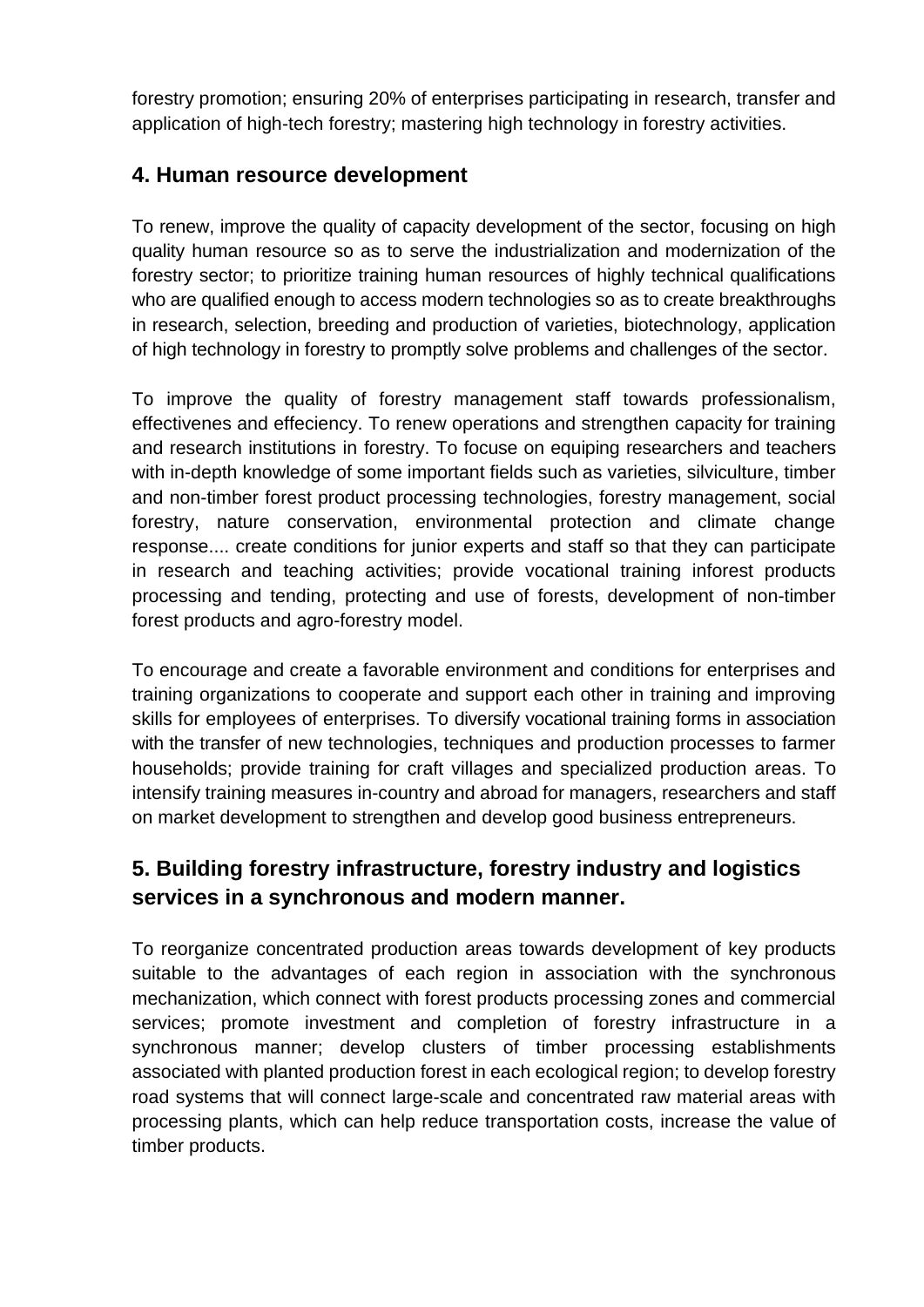To push up forwards modernity, mechanization and automation in a concerted manner in concentrated forestry production areas. By 2030, the rate of mechanization in the stages of soiling, seedling nursing, planting trees, tending, pest prevention, forest fire prevention, timber and forest products will have reached at least 30%. To develop the timber and forest products processing industry into a key economic sector in production and export, striving for Viet Nam to become one of the leading countries in the world in the production, processing and export of branded and reputable timber and nontimber forest productsts.

To develop the timber processing industry towards modernization, efficiency, environmental-friendliness in association with the construction of large scale industrial parks and establishment of large enterprises; develop supporting industries to proactively source input materials for the timber processing industry. To incentivize and attract enterprises to invest in timber and forest products processing factories, use by-products from timber processing, produce wood glue and accessories for the timber processing industry.

To prioritize and strengthen capacity and facilities to the regional level for monitoring forest resources; forest fire prevention and fighting equipment.

The State shall co-invest and promulgate investment incentivizing policies for the construction of at least 03 high-tech forestry zones in the North, Central and South, in order to promote the development of the forestry industry in the direction of modernity and high-tech application along the value chain of the forestry industry.

To build information systems and databases on forest products processing: a national database, moving towards the formation of scientific and technological and investment exchanges in the field of forestry mechanization and forest product processing; to strengthen research capacity, collaborate closely with timber and forest product associations across the country to update the situation, forecasts and communicate about market information; update information on trade policies of countries and each market on market share, tastes, prices, product standards, barriers ... promptly solve difficulties and problems, ensure a favorable environment for production and business activities of enterprises to organize the production and processing of products that can meet the requirements of importing countries.

To develop machine manufacturing industry, forestry equipment, supporting industry and logistic services for agriculture. To formulate and implementing mechanisms and policies for the development of mechanical, chemical and biological industries for forestry production; to attract investment in the development of logistics infrastructure, especially warehousing for the development of production, preservation and processing of forest products.

To develop the market of machinery and equipment for forestry production and forest products: promote trade promotion, using domestically produced forestry machines through the system of forestry promotion, industry promotion, to transfer and apply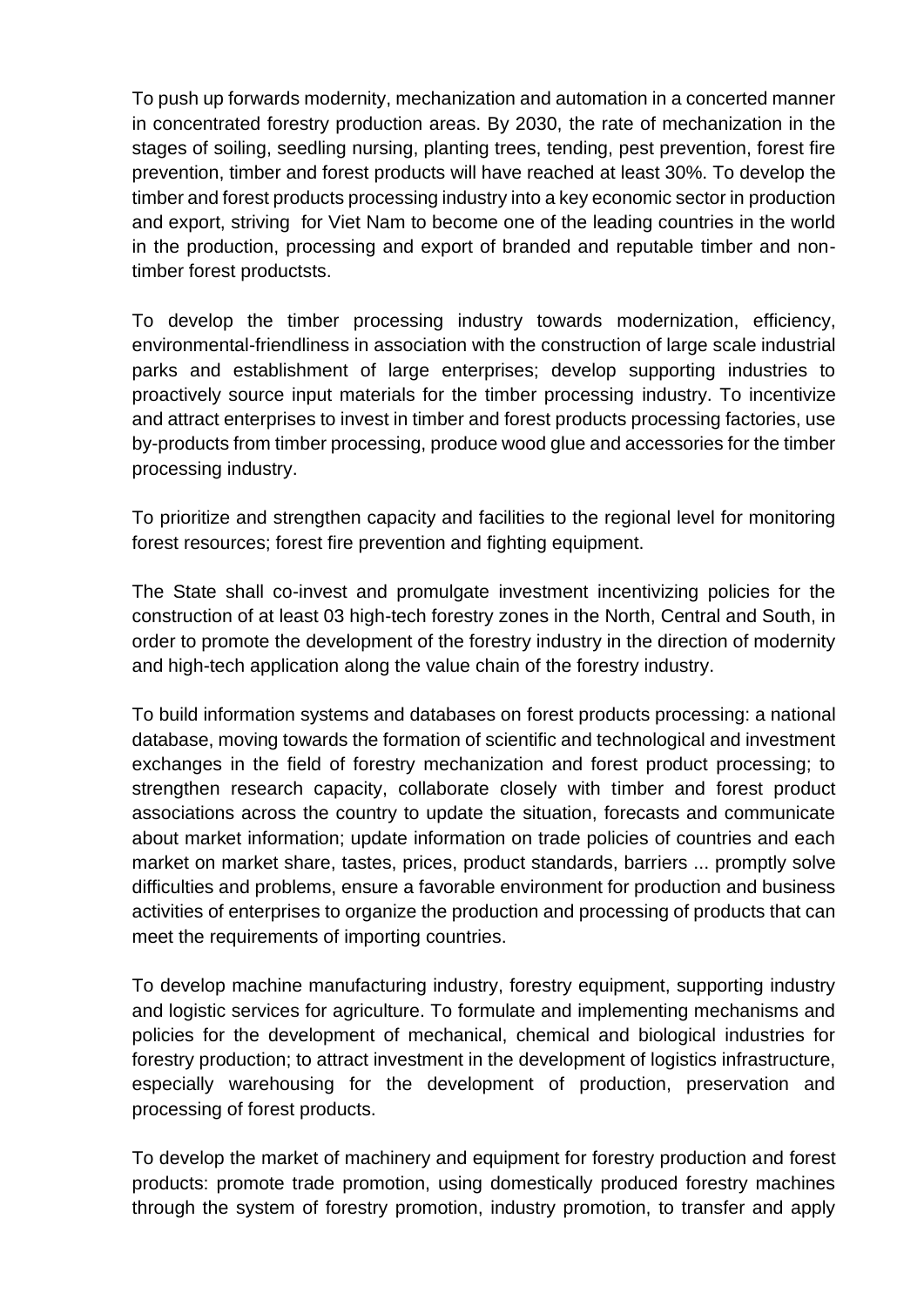science and technology; strengthen the capacity of research, forecasting and communication of market information, diversify the market especially development of potential markets, emerging markets; building and developing Vietnamese wood brands.

### <span id="page-19-0"></span>**6. Organization of production and business**

To develop forms of cooperation between economic sectors, cooperative economy and sharing economy in forestry; develop diverse production and business, associate forest planting with forest product processing and trade along the value chain.

To encourage the development of large enterprises and corporations capable of investing in a closed chain in the forestry industry and support and lead the people in production in order to meet market demands; continue to renew and improve the operational efficiency of forestry companies; develop models of forestry households, farms, village communities and cooperatives; restructure planting composition; develop agro-forestry models; prioritize the participation in forestry activities of poor households and ethnic minorities to help them increase their income.

To renew the organization and operational approach of associations in connection with market economy, in which timber associations must truly represent the legitimate rights and interests of their members, be able to act as bridge between managers, scientists, enterprises and forest workers.

### <span id="page-19-1"></span>**7. Organization and management of the sector**

To improve the capacity and efficiency of state management of forestry; to complete the organization of the managerial apparatus of the forestry sector towards streamlining, unity, effectiveness, efficiency and professionalism; to strengthen the forest protection force system, strengthen the local forest protection force and forest owner's forest protection force, to prioritize hotspots of deforestation, illegal exploitation and transportation of forest products.

To review, rearrange and consolidate protection forest management in the direction of streamlining and and effectiveness.

To innovate the methods of production management, product quality management so that producers and businesses can take initiative in controlling the quality of their products before introducing them to the market.

To mobilize non-state funding sources for forestry public services in order to reduce pressure on the State's payroll and budget, meanwhile providing society with the best quality of services.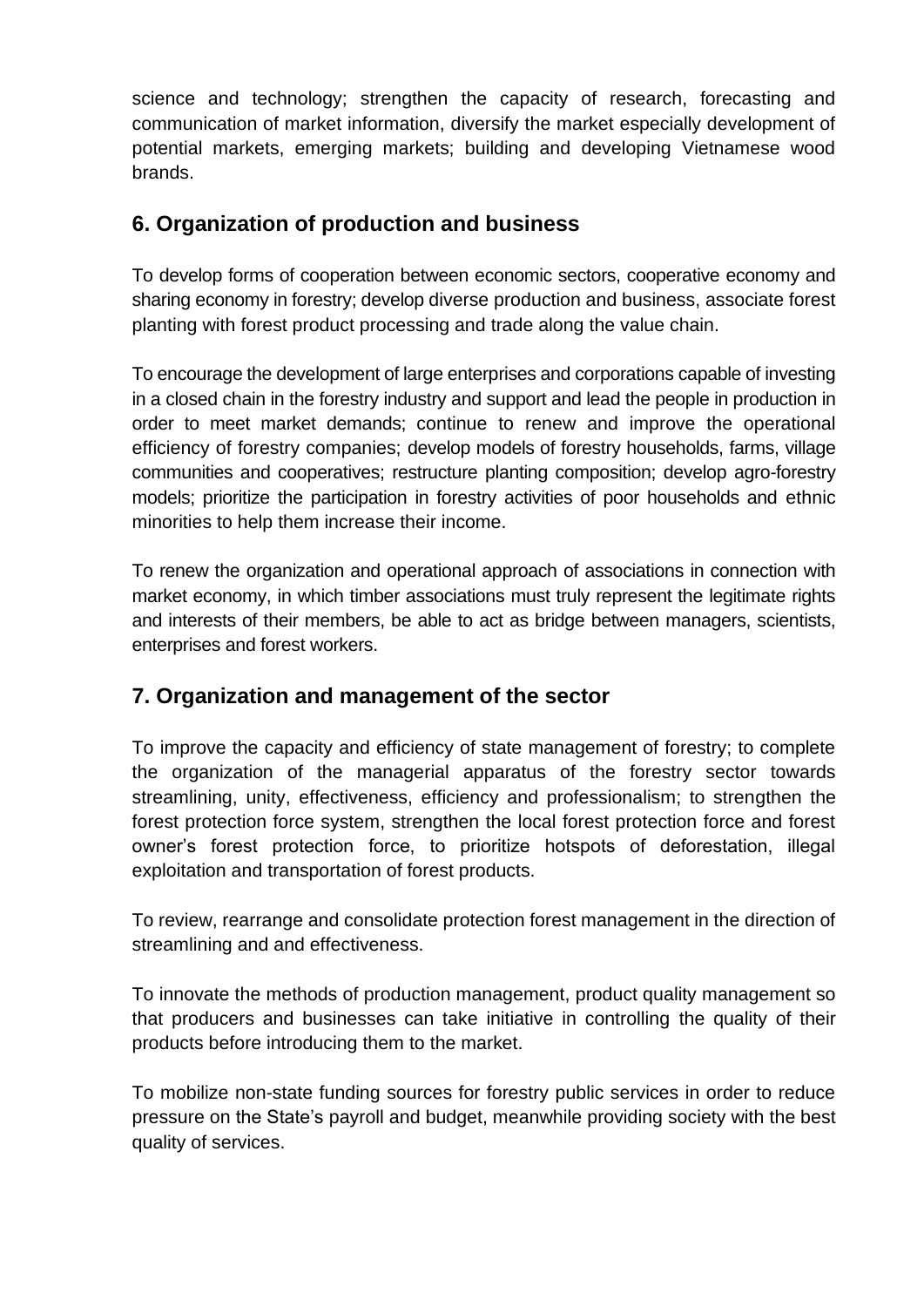### <span id="page-20-0"></span>**8. International cooperation**

To enhance international economic integration in forestry, active participate in and closely cooperate with international, regional and bilateral forestry organizations; strengthen the attraction of international fund, foreign direct investment (FDI), forest carbon trade; actively cooperate in research, education, training to access advanced forestry science and technology, develop human resource for the industry; promote international cooperation activities in exchanging experiences and implementing development cooperation projects in the fields of forestry mechanization and forest product processing; strengthen cooperation on capacity building activities; implement of project programs, mechanisms and policies; communication; research, inventory, planning, monitoring and evaluation activities in the forestry sector. To bring into full play and take advantages of Viet Nam's forestry sector in international relations; improve the system of standards and regulations in cooperation with commercial partners.

To develop the forest product markets, actively participate in the global forest product supply chain; harmonize the country's forestry regulations with the world's; implement bilateral and multilateral international agreements such as: Voluntary Partnership Agreement on the Implementation of Forestry Law, Forest governance and forest product trade (VPA/FLEGT); EU-Viet Nam Free Trade Agreement (EVFTA), etc. To continue to effectively and responsibly implement multilateral agreements, international commitments related to forestry that the Socialist Republic of Viet Nam has signed such as: Nationally Determined Contribution (NDC) to respond to climate change, The Paris Agreement on Climate Change, the Convention on International Trade in Endangered Species of Wild Fauna and Flora (CITES), the United Nations Framework Convention on Climate Change (UNFCCC), the United Nations Convention to Combat Desertification (UNCCD), etc.; consider to participate other relevant international treaties.

### <span id="page-20-1"></span>**9. Monitoring and Evaluation**

To monitor the strategy implementation in order to improve the effectiveness and effeciency thereof; of which the findings will be used as a basis for policy making processes, adjustment of plans and timely remedial measures. To supervise the effectiveness of programs, projects and schemes implemented under the Strategy implementation framework in periodically manner according to the 5-year plan or unscheduled manner. To review and adjust the Strategy in relevance to each stage and practical conditions. The evaluation of the Strategy implementation results will be carried out in a way that ensure the principle of independence and objectivity.

To develop and implement the forestry planning and supervision system on the basis of application of science, technology and information technology (IT) to communicate information timely, accurately and synchronously for management, planning and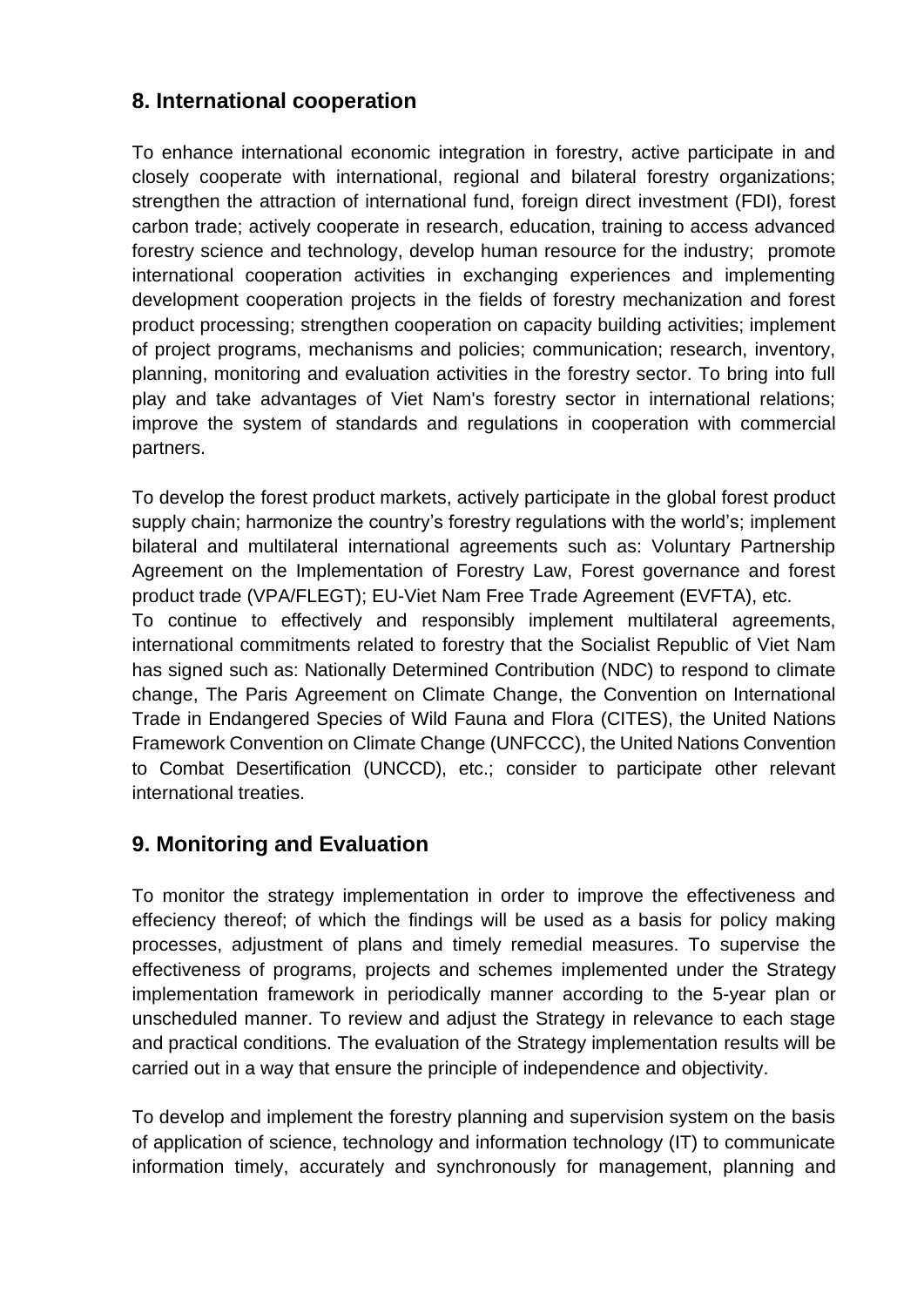development of forestry production and business, provision of forest environment services.

### <span id="page-21-0"></span>**V. FUNDING SOURCES FOR THE STRATEGY IMPLEMENTATION**

### <span id="page-21-1"></span>**1. Mobilization of funding sources**

To diversity the funding sources for the Strategy implementation in order to ensure sufficient and timely funding in accordance with legal regulations, the funding sources include the following:

- Fund from the State budget that will be allocated in accordance with legal regulations
- Fund integrated in national targeted programmes, targeted programmes, other programmes, plans, projects
- Fund from credit programmes of domestic and international financial organizations
- Fund from PFES and forest leasing
- Fund from domestic, international organizations', individuals' support, sponsorship
- Fund from harvesting of forest products, leasing forest, forest land, obligatory payment for offset afforestation in forest conversion.
- Other funding sources in accordance with legal provisions

### <span id="page-21-2"></span>**2. Guidelines for effective use of funding sources for the Strategy implementation**

a) Fund from the State budget: will be used in focus for special-use forests, protection forests and natural prodution forests during the forest closure period; investment in construction, upgrading and renovating of infrastructure, allocating of equipment and means serving forest management and protection, forest fire prevention and fighting and modernization of the forestry sector; building of research and development zones (R&D), high-tech zones; research and application of scientific research, technological development and human resource development to serve the State's management of forestry; co-investment and investment incentives in forestry fields and activities in accordance with legal regulations.

b) To encourage domestic and foreign organizations and individuals to invest in production and business activities in the field of forest product processing and development of consuming market for timber and forest products in accordance with legal regulations; to mobilize fund from lawful sources including donations from enterprises and domestic and foreign organizations and individuals; counterpart fund, contribution of people and other economic sectors. To further seek for other ways to expand revenue sources for the forestry sector.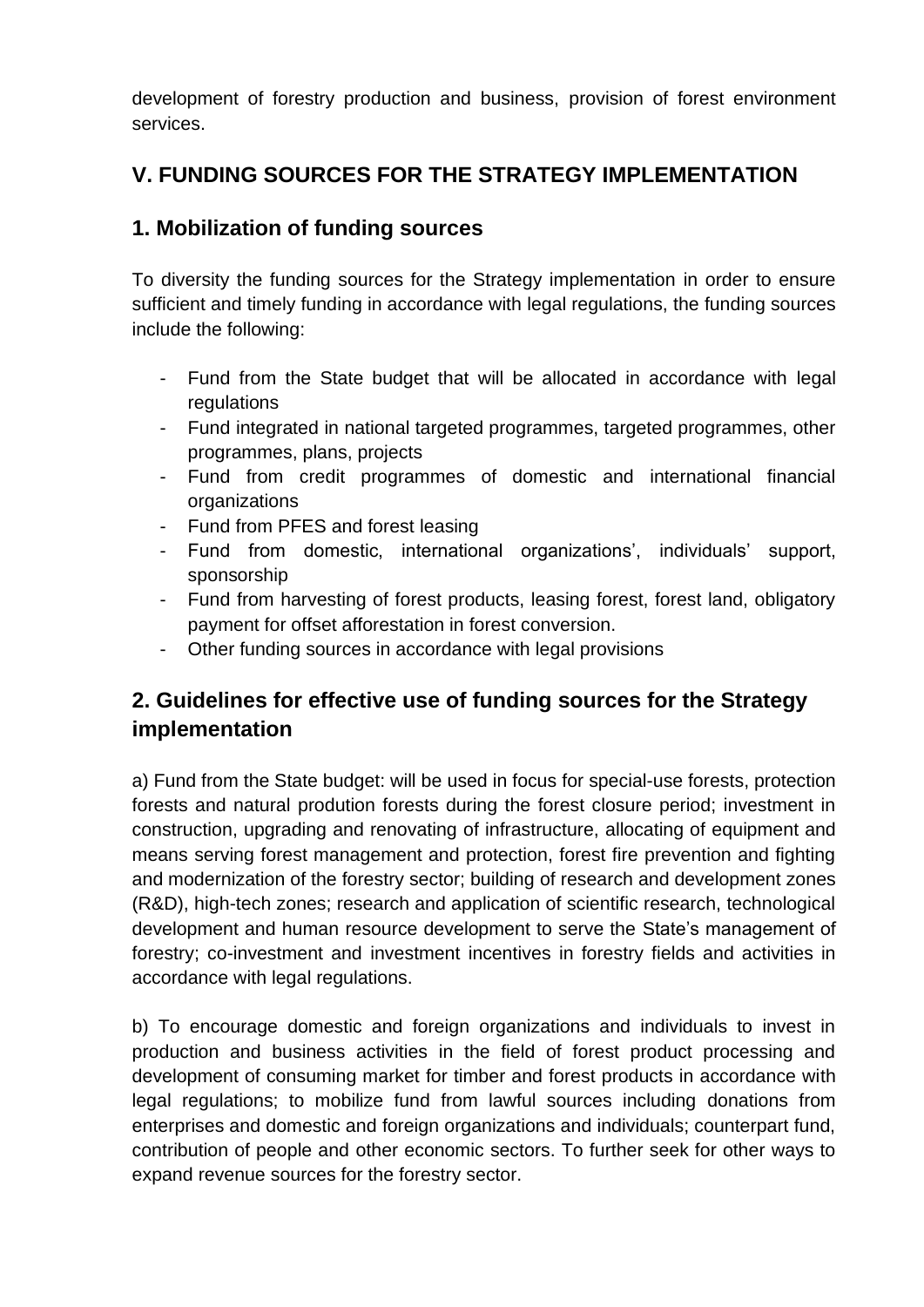To promote revenues from forest environmental services, make use of new potentials and new services to increase this revenue, especially ecotourism services, carbon sequestration services, etc.; to strengthen communication, advocacy, and create a suitable mechanism to mobilize the investment of organizations and individuals in forestry; forest protection and development; green tree development.

### <span id="page-22-0"></span>**VI. IMPLEMENTATION ORGANIZATION**

### <span id="page-22-1"></span>**1. Ministry of Agriculture and Rural Development**

shall preside over and coordinate with ministries, branches and localities in order to:

a) organize the Strategy implementation, formulate key programmes, schemes and projects for the Strategy implementation; formulate and approve the indicators for the monitoring and evaluation of the Strategy implementation; periodically or unscheduledly organize annual inspections, supervision and evaluations, 5-year preliminary reviews, and a 10-year review of the Strategy implementation to report its result to the Prime Minister.

b) Continue to implement the approved programs and schemes; formulate and propose to competent authorities for approval and effectively implement a number of new programs and schemes (Details in the attached Appendix).

### <span id="page-22-2"></span>**2. Ministries: Planning and Investment, Finance; State Bank of Viet Nam**

shall according to their function, tasks shall preside over and coordinate with the Ministry of Agriculture and Rural Development in finalizing policies on investment, finance and credit in order to effectively implement the objectives and tasks set forth in the Strategy.

### <span id="page-22-3"></span>**3. Ministry of Natural Resources and Environment**

shall preside over and coordinate with the Ministry of Agriculture and Rural Development to review and finalize mechanisms and policies on the laws on land, biodiversity conservation and environmental protection to effectively implement t **Strategy** 

### <span id="page-22-4"></span>**4. Ministry of Science and Technology**

shall preside over and coordinate with the Ministry of Agriculture and Rural Development in elaborating and implementing plans on the development of standards and regulations; implement solutions to enhance research and application of science and technology in forestry development following the direction set forth in the Strategy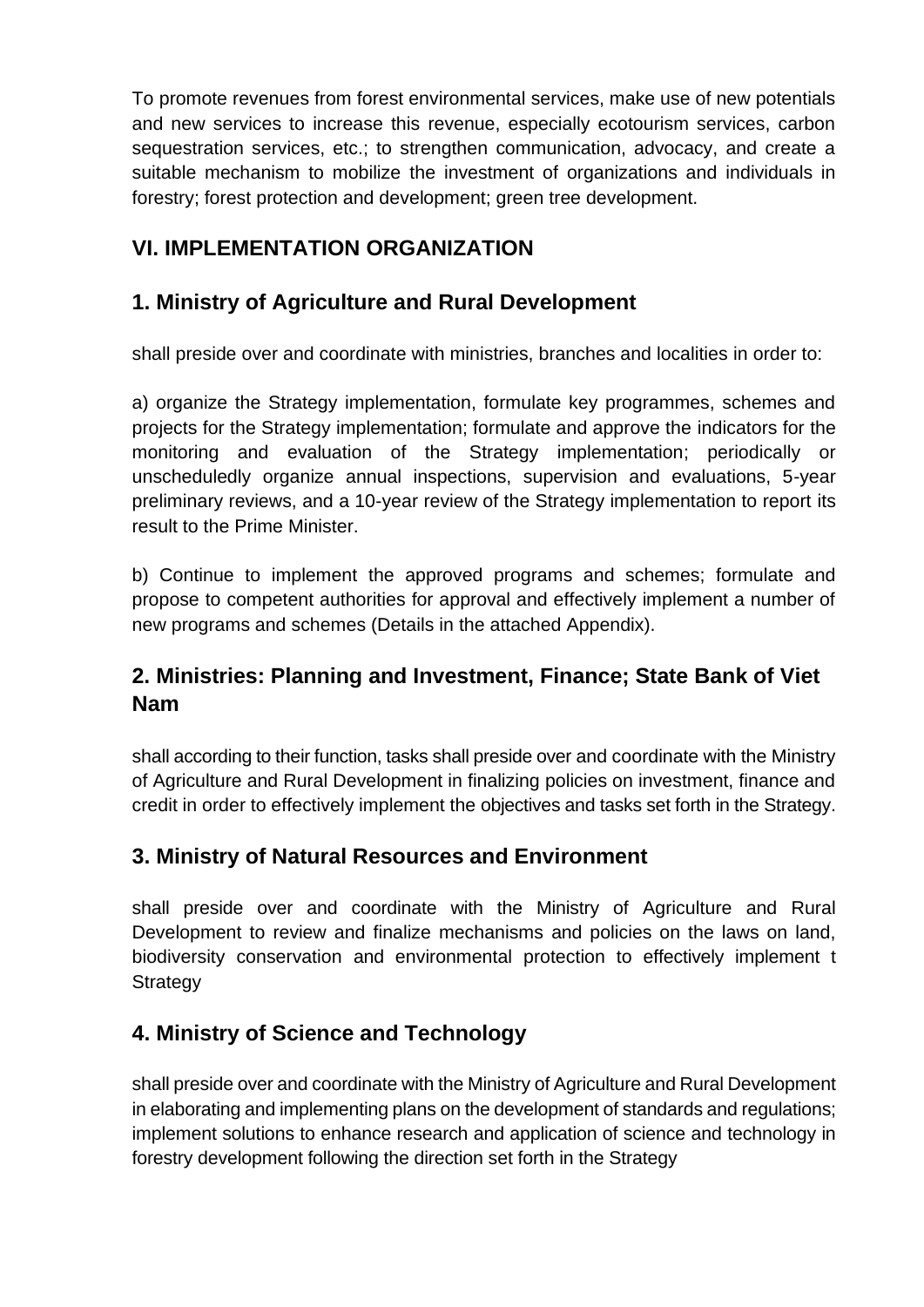### <span id="page-23-0"></span>**5. Ministry of Industry and Trade**

shall preside over and coordinate with the Ministry of Agriculture and Rural Development in implementing policies and solutions to promote the market, trade, and remove trade barriers of timber and non-timber forest products.

### <span id="page-23-1"></span>**6. Other concerned ministries, sectors**

shall coordinate with the Ministry of Agriculture and Rural Development to organize the implementation of the Strategy; participate in the inspection, supervision of the Strategy implementation according to their functions and tasks.

### <span id="page-23-2"></span>**7. People's Committees of provinces and Centrally-administered cities**

shall elaborate their provincial plans to implement the Strategy in relevance with their local conditions.

<span id="page-23-3"></span>**Article 2.** This Decision takes effect from the date of signing.

<span id="page-23-4"></span>**Article 3.** Ministers, heads of minister-level agencies, heads of governmental agencies, Chairpersons of People's Committees of provinces and centrally-administered cities and heads of relevant agencies shall be responsible for implementation of this Decision./.

#### *Recipients:*

- Secretariat of the Party Central **SIGNED** Committee;
- Prime Minister, Deputy Prime Ministers;
- Ministries, Ministerial-level agencies, Governmental agencies;
- People's Councils, People's Committees of provinces and cities directly under the Central Government;
- Central Office and Committees of the Party;
- Office of the General Secretariat
- Office of the Country President;
- The Ethnic Council and Committees of the National Assembly;
- National Assembly Office;
- The Supreme People's Court;

**PRIME MINISTER** 

#### **NGUYEN XUAN PHUC**